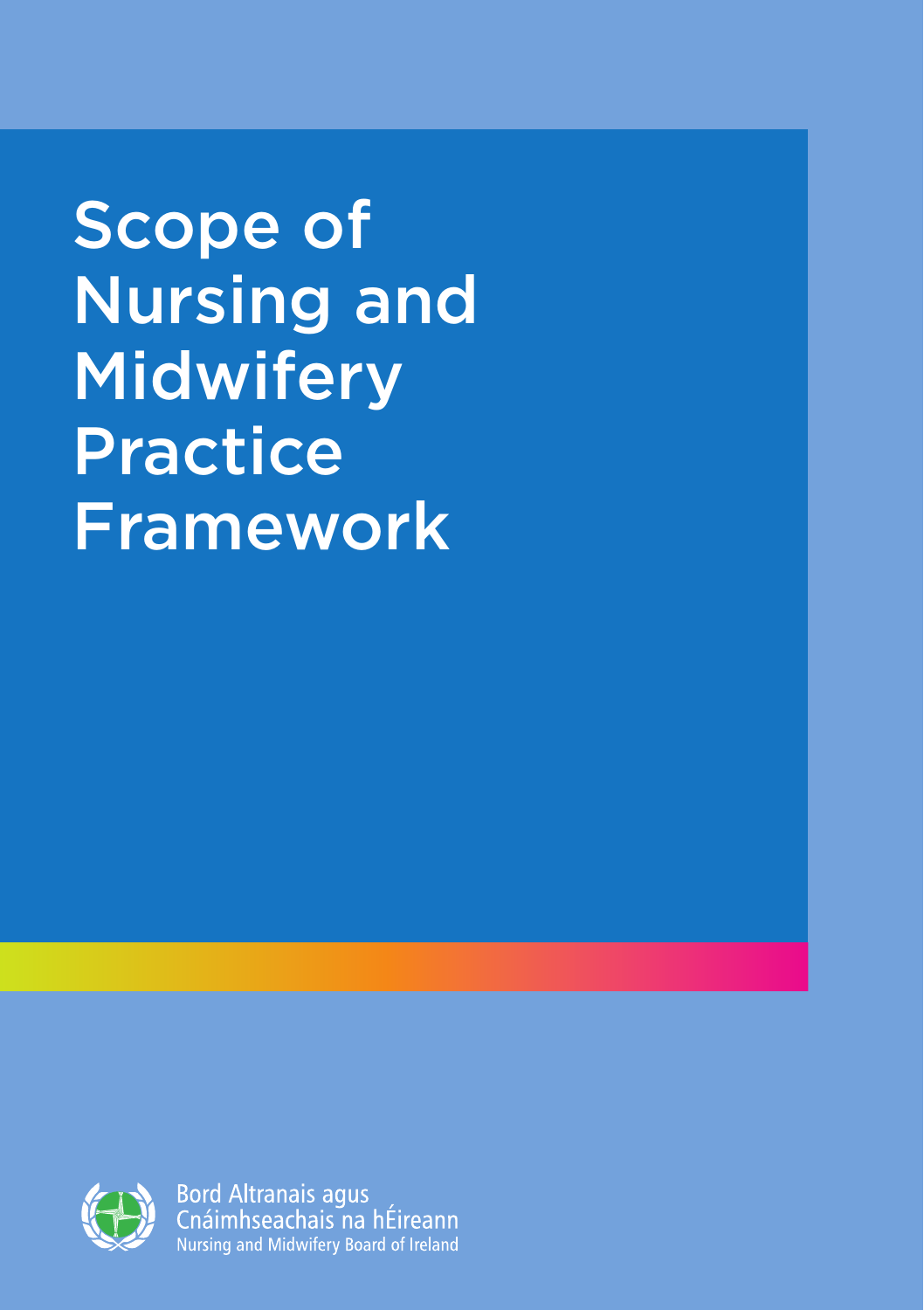## Nursing and Midwifery Board of Ireland (NMBI)

The Nursing and Midwifery Board of Ireland (NMBI) is the independent, statutory body which regulates the nursing and midwifery professions in Ireland.

We protect the public by supporting nurses and midwives to maintain standards of professional practice. For more information about NMBI and its functions, visit our website www.NMBI.ie

## **Glossary**

A glossary of the terms used in this document, and others produced by NMBI, is published on our website, www.NMBI.ie

Scope of Nursing and Midwifery Practice Framework 2015 comes into effect 31 October 2015. This document replaces the Scope of Nursing and Midwifery Practice Framework 2000.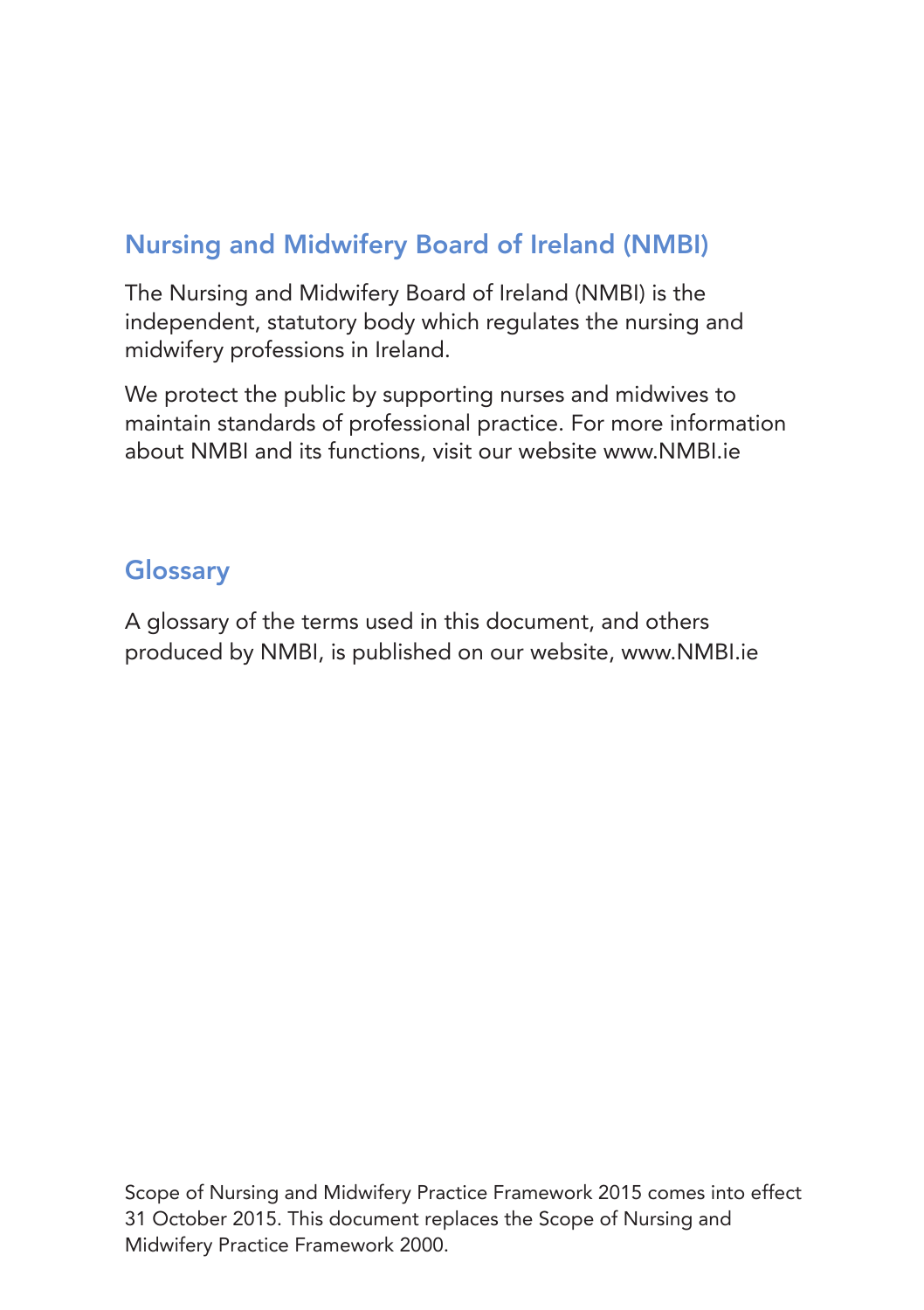# **Contents**

| Section 1 Introduction                                                                 |    |
|----------------------------------------------------------------------------------------|----|
| Section 2 Definition of the Scope of Nursing Practice                                  | 7  |
| Section 3 Definition of the Scope of Midwifery Practice                                | 10 |
| Section 4 Considerations in Determining the<br>Scope of Nursing and Midwifery Practice | 15 |
| 4.1 Competence                                                                         | 15 |
| 4.2 Responsibility, Accountability and Autonomy                                        | 17 |
| 4.3 Continuing Professional Development                                                | 19 |
| 4.4 Support for Professional Nursing and<br><b>Midwifery Practice</b>                  | 20 |
| 4.5 Delegation and Supervision                                                         | 21 |
| 4.6 Practice Setting                                                                   | 25 |
| 4.7 Collaborative Practice                                                             | 26 |
| 4.8 Expanded Practice                                                                  | 27 |
| 4.9 Emergency Situations                                                               | 28 |
| Section 5 Principles for Determining Scope of Practice                                 | 29 |
| Nursing and Midwifery Scope of Practice<br>Decision-Making Flowchart                   | 32 |
| Resources                                                                              | 34 |
| References                                                                             | 35 |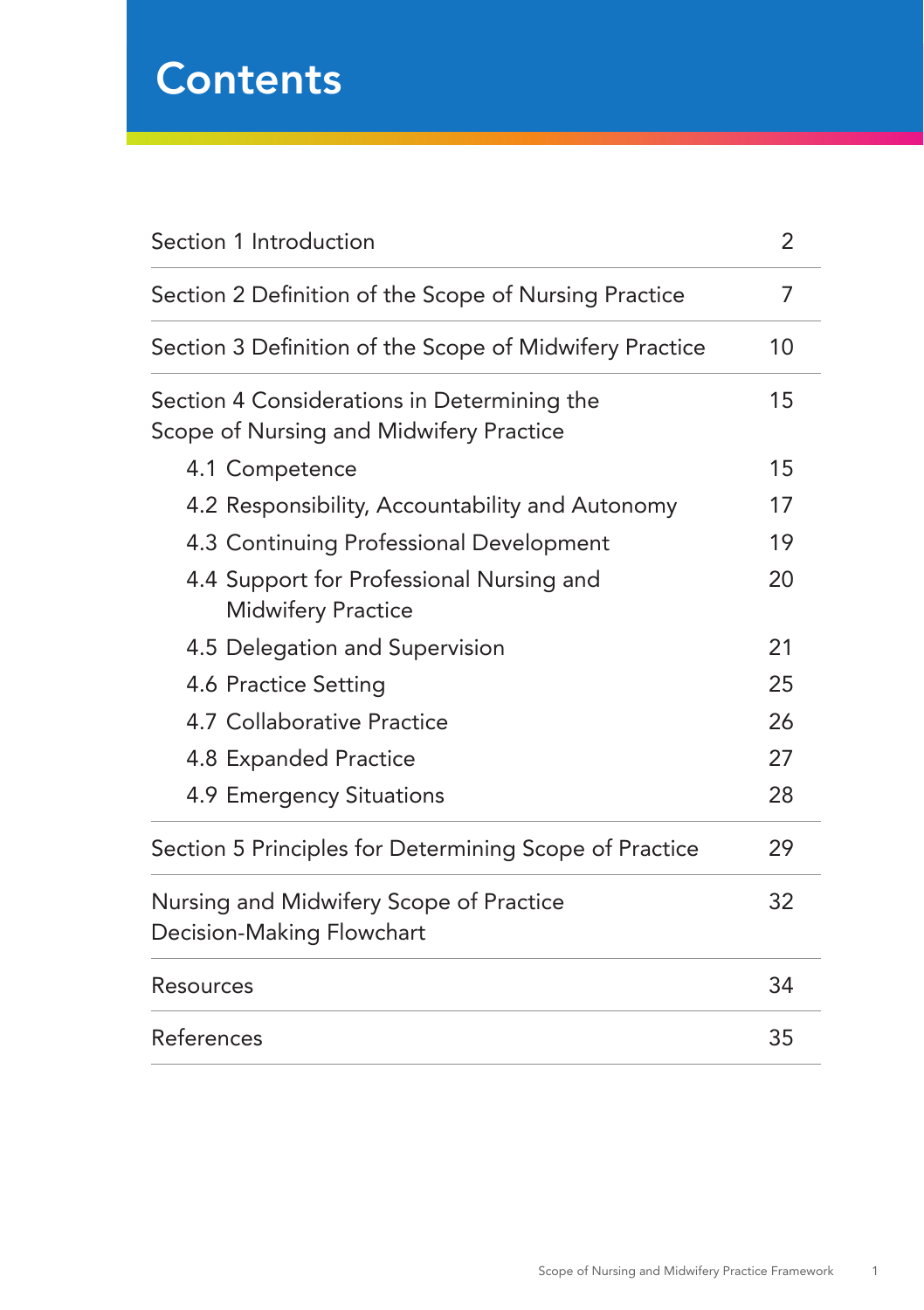## Introduction Section 1

The Nursing and Midwifery Board of Ireland (NMBI) is the statutory regulatory body for nurses and midwives in Ireland. Our role is to protect the health and safety of the public, by setting standards, ensuring that nurses and midwives are competent to practise. Our functions are defined in the Nurses and Midwives Act, 2011 (Government of Ireland 2011).

'Scope of practice' is a concept that several professions use in the context of professional regulation. The scope of practice sets out the procedures, actions and processes that the registered or licensed professional is allowed to perform. The individual practitioner's scope of practice is determined by a range of factors that gives them the authority to perform a particular role or task.

Scope of practice for nurses and midwives in Ireland is determined by legislation, European Union (EU) directives, international developments, social policy, national and local guidelines, education and the individual practitioner's levels of competence.

The purpose of the Scope of Nursing and Midwifery Practice Framework (the Framework) is to provide nurses and midwives with professional guidance and support on matters relating to the scope of their clinical practice. It incorporates a flowchart to help nurses and midwives to define and make decisions about their own scope of practice.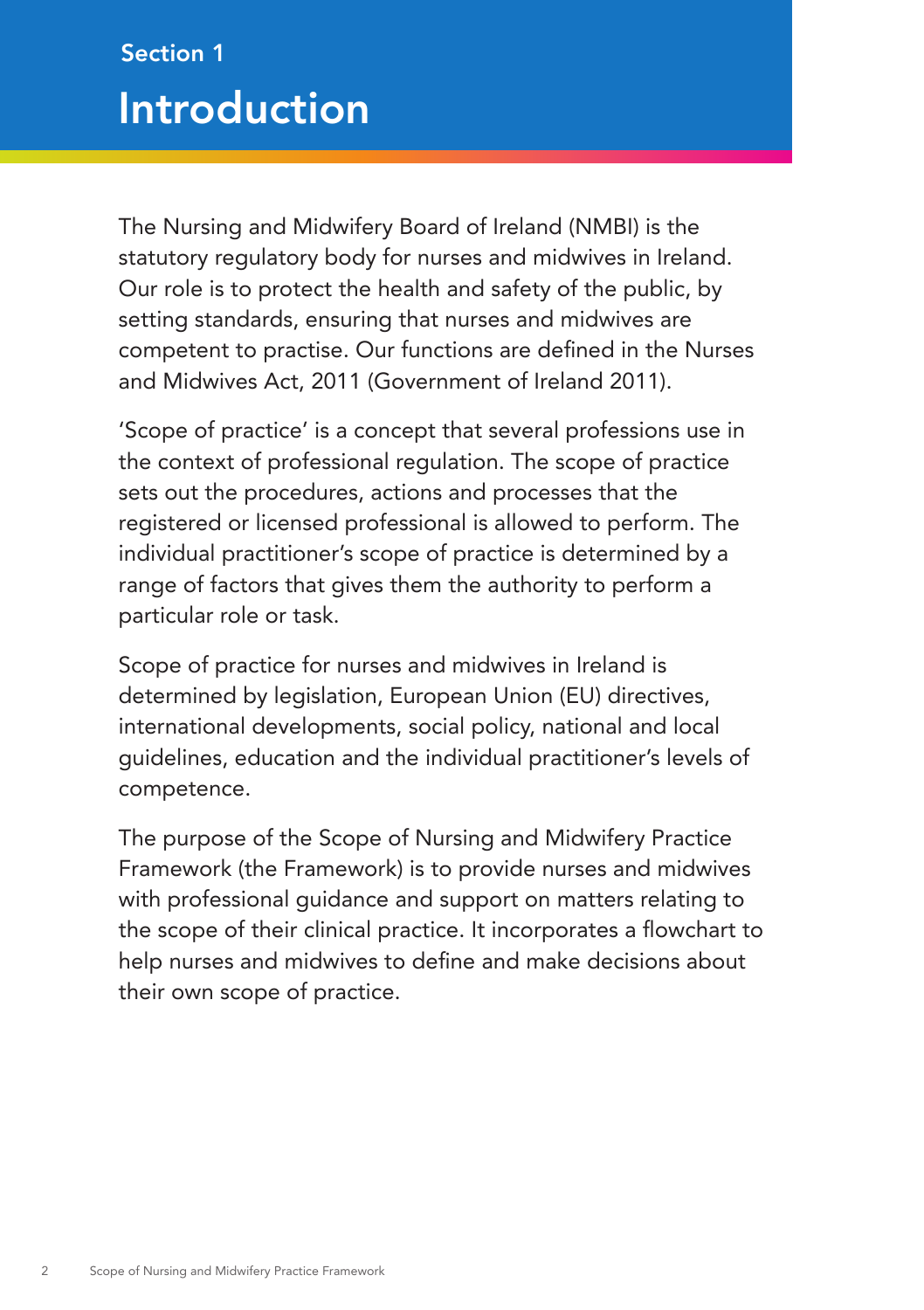Scope of Practice: the range of roles, functions, responsibilities and activities which a registered nurse or registered midwife is educated, competent and has authority to perform.

Since the first Scope of Nursing and Midwifery Practice Framework was published in 2000 (An Bord Altranais), there have been many changes and developments in the Irish health service and in nursing and midwifery roles. These include changes in systems of care provision, reforms in professional education and expansion of the scope of nursing and midwifery practice roles. For example, patients can choose to have midwife-led care – where the midwife is the lead professional looking after the patient rather than playing a supporting role to a doctor. Nurse and midwife prescribing is another example of a relatively recent and significant change in the scope of practice.

Nursing and midwifery professions have a social mandate to provide distinctive services. So it is appropriate that nursing and midwifery practice should respond to the ever-changing needs of the population and the health service. Nurses and midwives are, therefore, required to be proactive in identifying areas where an expansion in their scope of practice would lead to improvements in patient outcomes and in the quality and range of available services (Health Service Executive 2012). Nurses and midwives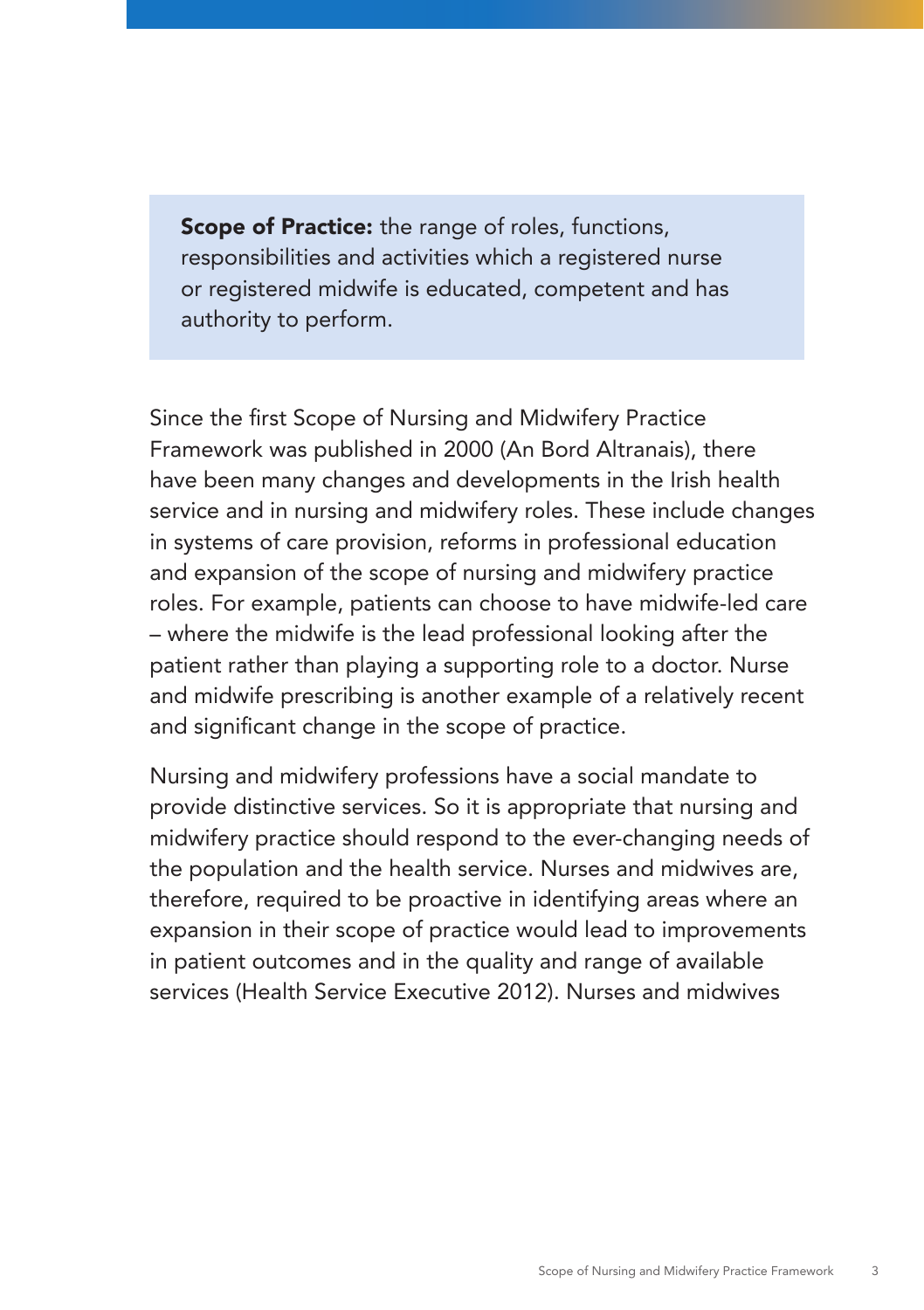are generally willing to expand their scope of practice and see it as resulting in improved patient care, enhancement in overall quality of standards and increased job satisfaction (Fealy et al. 2014). To support role expansion, managers, employers and organisations have a responsibility to put appropriate policies, procedures, protocols and guidelines in place (PPPGs).

This Framework provides guidance to all nurses and midwives in determining their roles and responsibilities in relation to the provision of safe, quality patient care. It encourages nurses and midwives to critically examine their scope of practice and expand it, where appropriate.

The Framework fulfils several functions in that it:

- acts as a framework to underpin decision-making related to nurses' and midwives' everyday practice;
- helps nurses and midwives to identify professional development needs;
- provides a basis for the expansion of nursing and midwifery roles; and
- encourages reflective practice to improve learning and the provision of safe, quality patient care.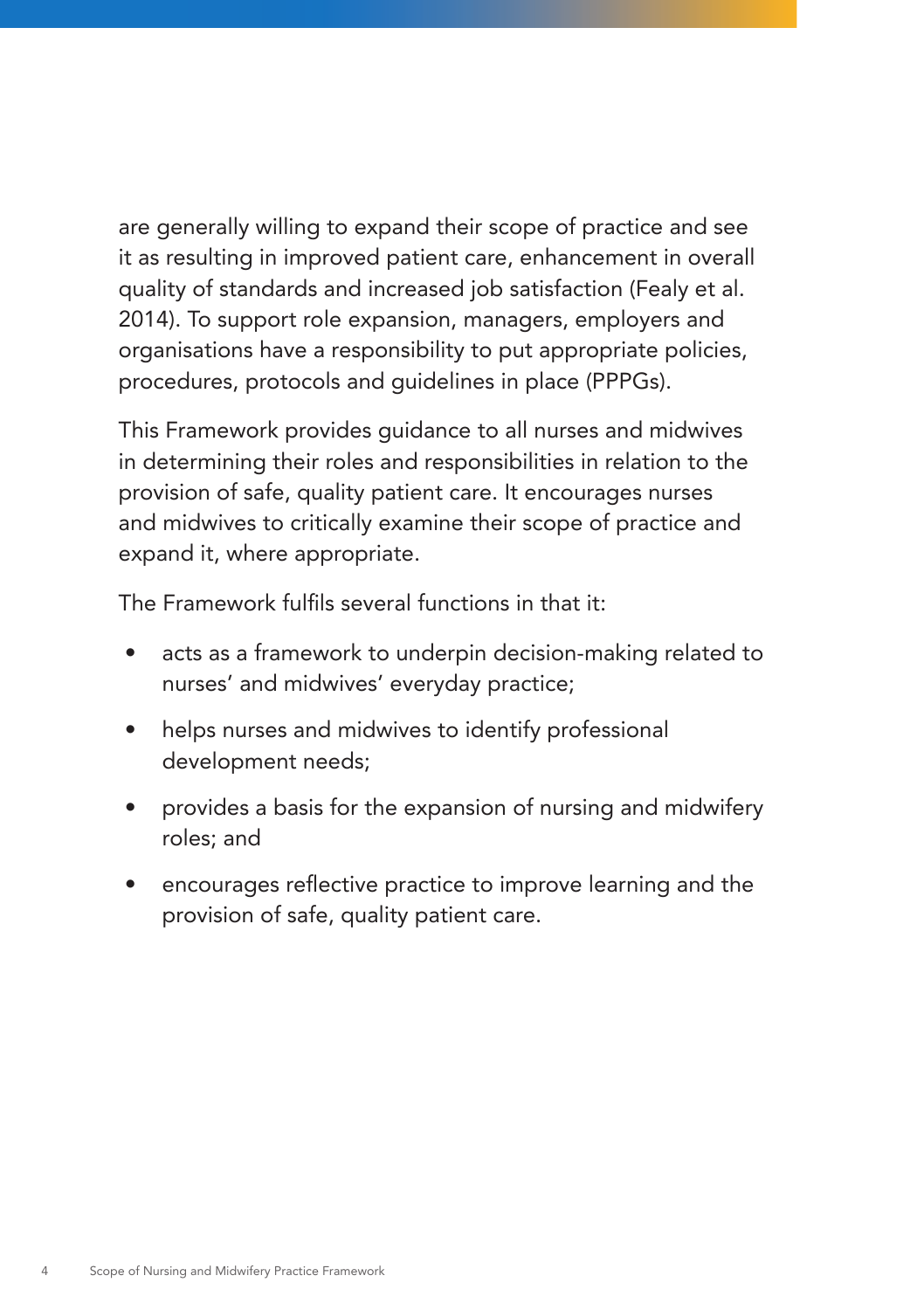As an enabling framework, it also emphasises nurses' and midwives' individual accountability in making decisions about their roles and responsibilities and is, therefore, an empowering resource for practitioners.

Decisions about a nurse's and midwife's scope of practice are complex. A number of important determining factors need to be considered. These include:

- core definitions and values that underpin nursing and midwifery practice,
- levels of competence,
- channels of responsibility and accountability, and
- the supports and resources available.

Every nurse and midwife is responsible and accountable for making decisions about their own scope of practice. Factors such as the practice setting and collaborative practice can influence a nurse's or midwife's scope of practice, and have been considered in this Framework. The Framework document provides a definition of the scope of nursing and midwifery practice and outlines values that should underpin practice.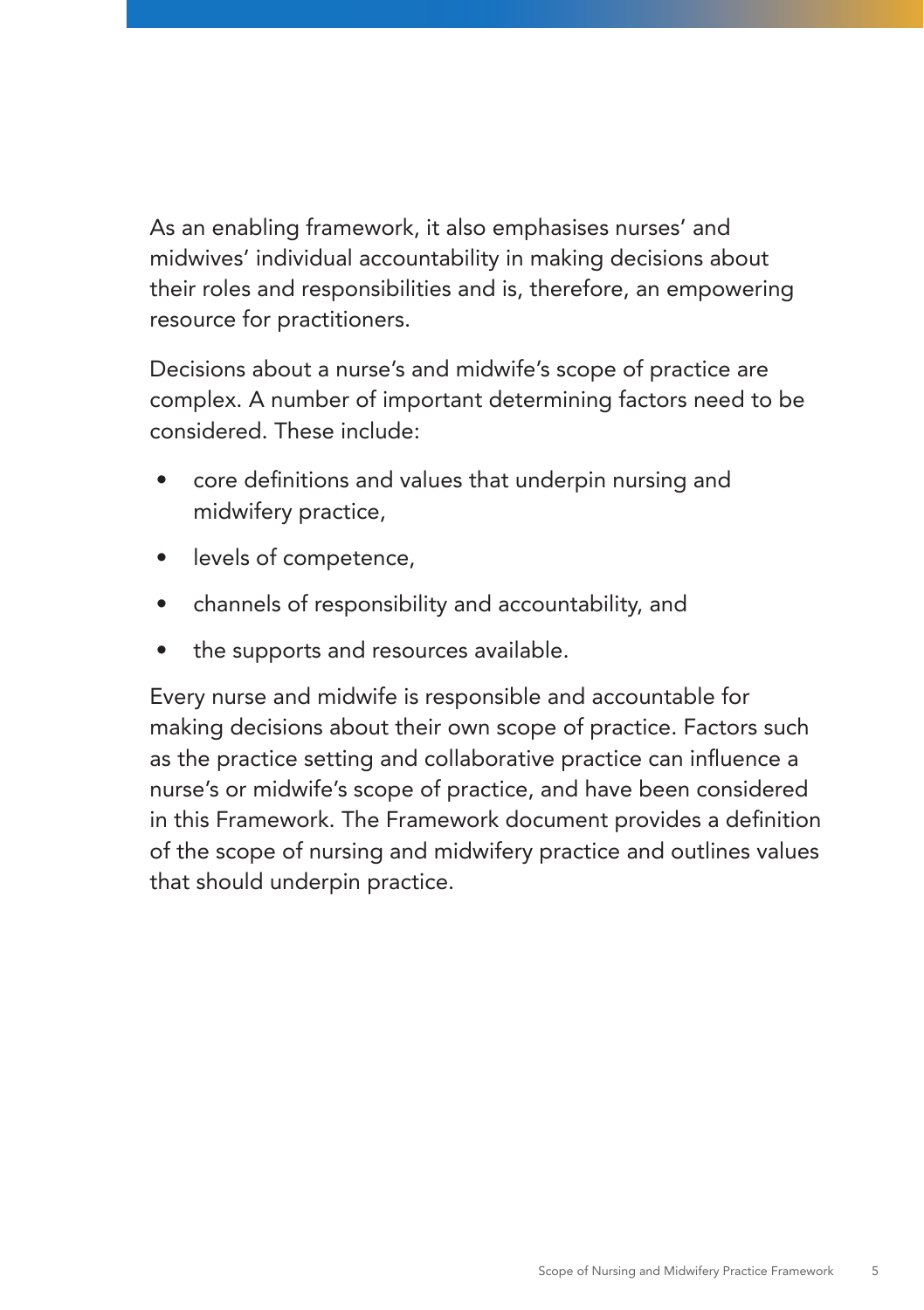The Framework also discusses key factors that nurses and midwives need to consider when making decisions about their own scope of practice. The document further outlines the principles that should guide nurses and midwives in reviewing and expanding their scope of practice. For guidance, we have included in this document a flowchart of the decision-making process together with relevant references and resources that may be used to direct and guide professional practice.

The Framework should be read in conjunction with the latest version of the Code of Professional Conduct and Ethics for Registered Nurses and Registered Midwives (NMBI 2014) and other guidance and standards documents published by the NMBI.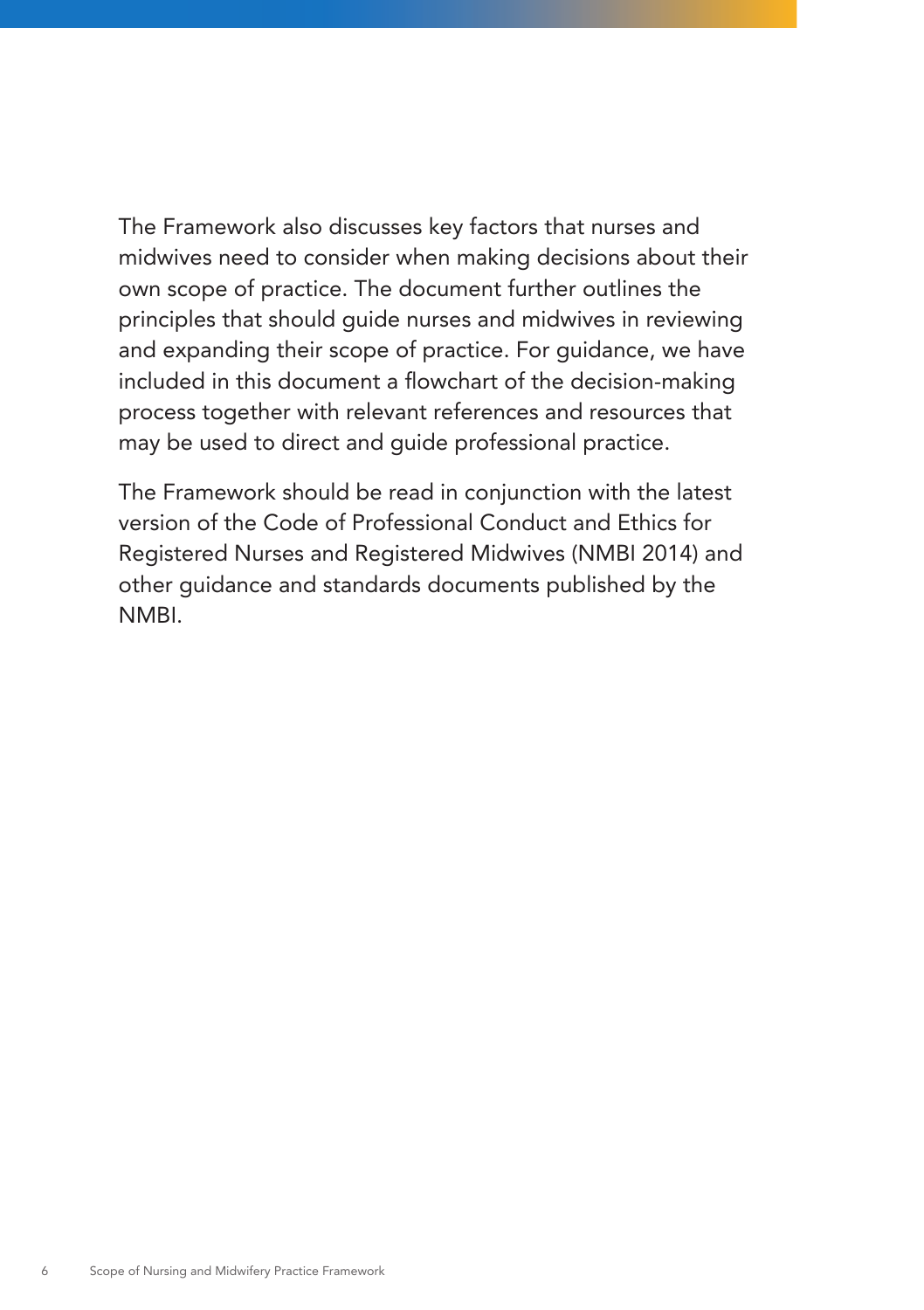### Section 2

# Definition of the Scope of Nursing Practice

A registered nurse is a person who:

- has successfully completed a recognised and approved nursing education programme in the country where the qualification was achieved;
- has acquired the necessary requirements to be registered to practise nursing in this jurisdiction and use the title 'registered nurse'; and
- demonstrates and maintains competency in the practice of nursing.

This definition provides the basis for the following definition of the scope of nursing practice.

The scope of nursing practice is the range of roles, functions, responsibilities and activities which a registered nurse is educated, competent and has authority to perform.

Nursing practice is underpinned by values that guide the way in which nursing care is provided. The Nursing and Midwifery Board of Ireland considers that the following values should underpin nursing practice and provide the basis for the formulation of a philosophy of nursing:

1. In making decisions about their individual scope of practice, nurses should keep to the fore the rights, needs and overall benefit to the patient and the importance of promoting and maintaining the highest standards of quality in the health services.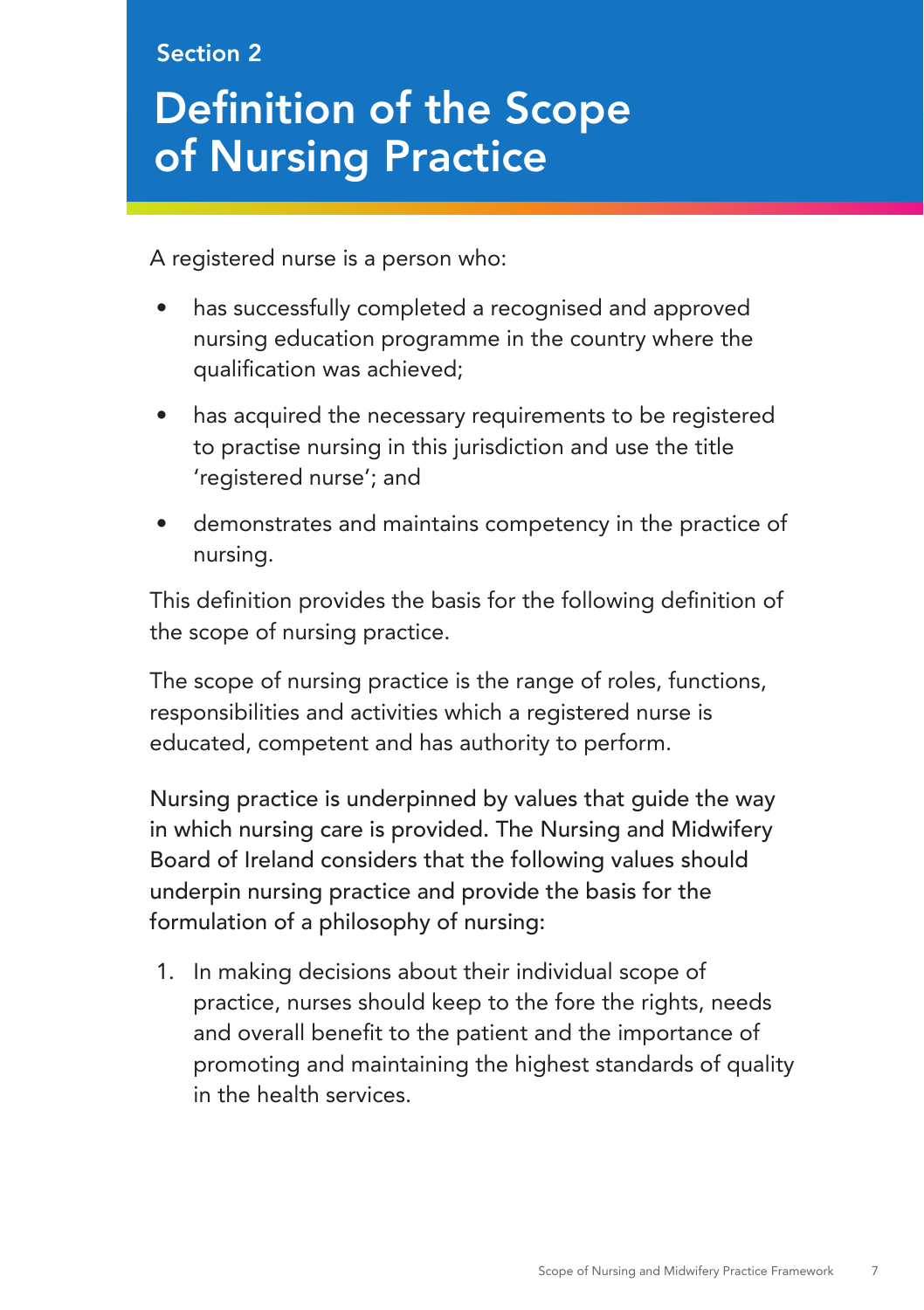- 2. Nurses respect all people equally without discriminating on the grounds of age, gender, race, ethnicity, religion, civil status, family status, sexual orientation, disability (physical, mental or intellectual), or membership of the Traveller community.
- 3. Fundamental to nursing practice is the therapeutic relationship between the nurse and the patient that is based on open communication, trust, understanding, compassion and kindness, and serves to empower the patient to make life choices.
- 4. Nursing practice involves advocacy for the rights of the individual patient and for their family. It also involves advocacy on behalf of nursing practice in organisational and management structures within nursing.
- 5. Nurses recognise their role in delegating care appropriately and providing supervision to junior colleagues and other healthcare workers, where required.
- 6. Nursing care combines art and science. Nursing care is holistic in nature, grounded in an understanding of the social, emotional, cultural, spiritual, psychological and physical experiences of patients, and is based upon the best available research and experiential evidence.
- 7. Nursing practice must always be based on the principles of professional conduct stated in the latest edition of the Code of Professional Conduct and Ethics for Registered Nurses and Registered Midwives (2014).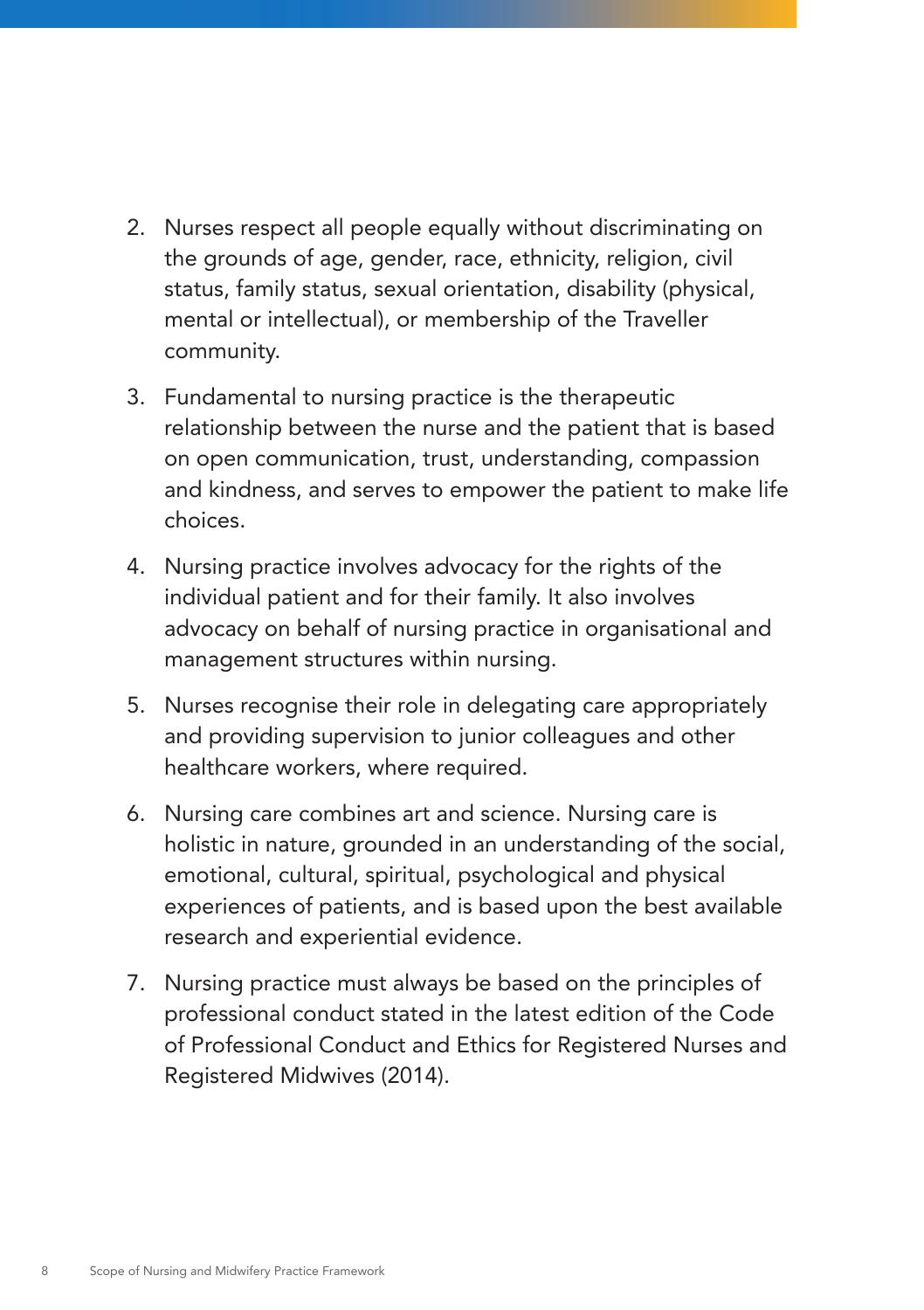An individual nurse's scope of practice is dynamic – that is, it will change and grow as they progress in their career.

The scope of practice of the individual nurse is influenced by a number of factors including:

- the nurse's educational preparation, professional practice and competence;
- local, national and international guidelines, policies and evidence;
- the practice setting;
- collaborative practice;
- other factors, such as patient safety, patient needs and care outcomes.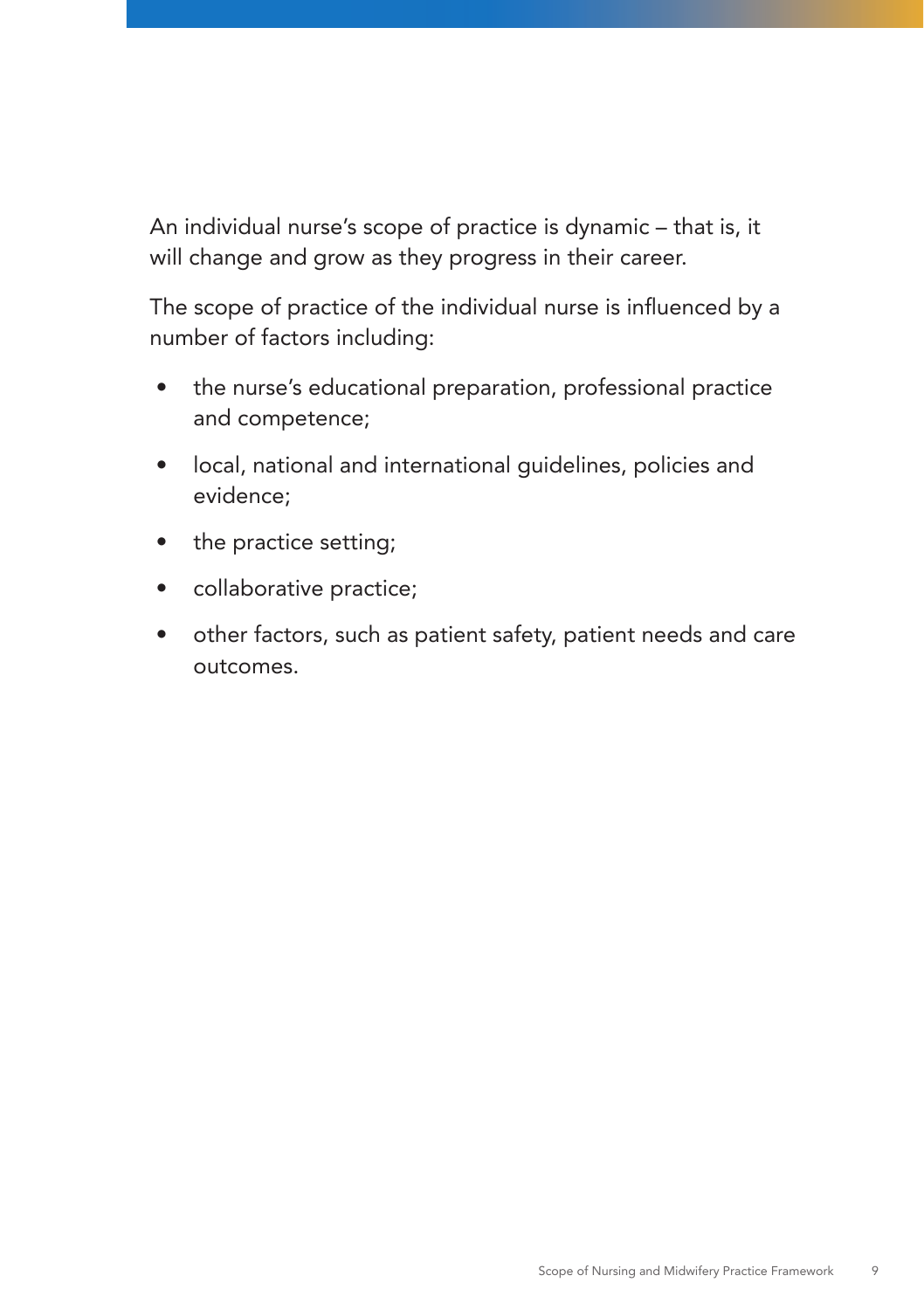### Section 3

# Definition of the Scope of Midwifery Practice

'Cnáimhseachas' refers to the modern Irish term for midwifery. Historically in Ireland, 'an Bhean Ghlúine' was the midwife. The many-layered meaning of the word 'glún' includes depicting the midwife with the woman, both on their knees, one birthing and one supporting. Glún means 'knee' in this sense. It also carries the meaning of 'generations' – hence 'ó ghlúin go glúin', 'from generation to generation'. The English word 'midwife' means 'with woman'.

A registered midwife is a person who:

- has successfully completed a recognised and approved midwifery education programme in the country where the qualification was achieved;
- has acquired the necessary requirements to be registered to practise midwifery in this jurisdiction and use the title 'registered midwife'; and
- demonstrates and maintains competency in the practice of midwifery.

(Adapted from the International Confederation of Midwives (ICM) 2011.)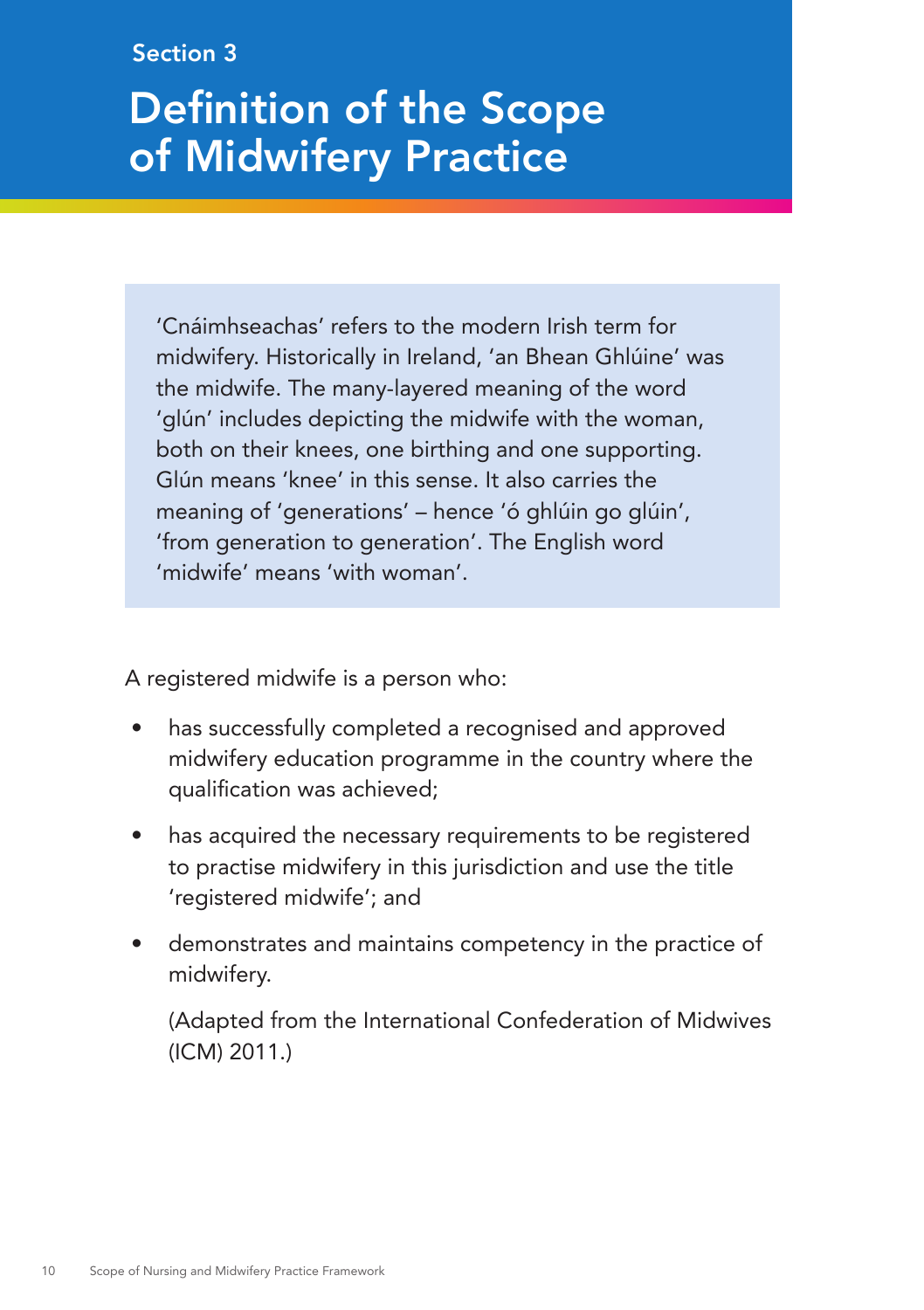The scope of midwifery practice is the expected range of roles, functions, responsibilities and activities that a midwife registered with the NMBI is educated for and is competent and authorised to perform. More specifically, the scope of midwifery practice is identified in the EC Directive of 2005 (2005/36/EC) as amended.

Article 42 of the Directive (2005) states that:

"The Member State shall ensure that midwives are able to gain access and pursue at least the following activities:

- (a) provide sound family planning information and advice;
- (b) diagnose and monitor normal pregnancies; carrying out the examinations necessary to do this;
- (c) prescribe or advise on necessary examinations for the earliest possible diagnosis of pregnancies at risk;
- (d) provide parenthood preparation programmes and provide preparation for childbirth advice including advice on hygiene and nutrition;
- (e) care for and help the mother during labour and monitor the condition of the baby in the womb using appropriate clinical and technical means;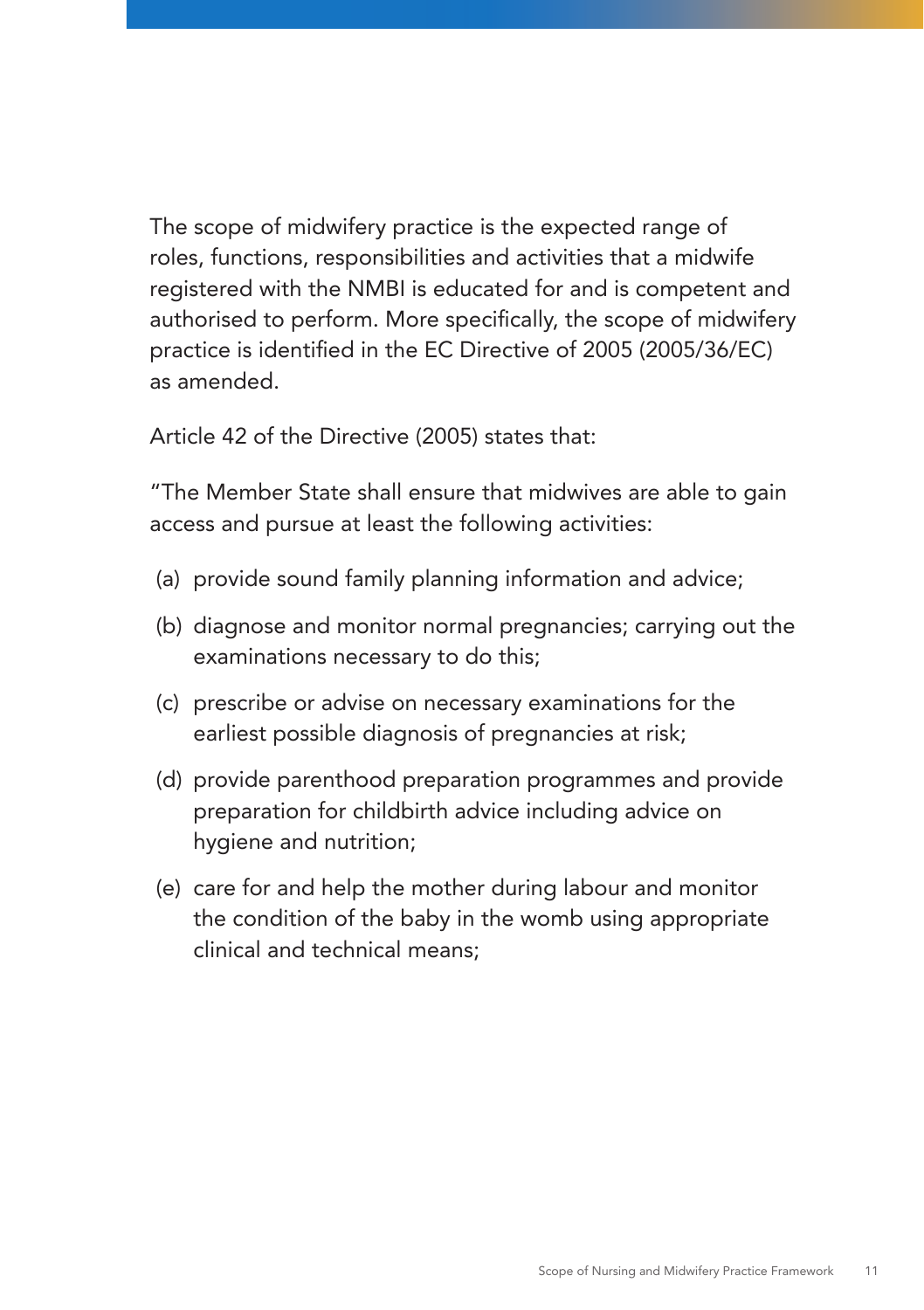- (f) conduct spontaneous deliveries, including, where required, episiotomies, and in urgent cases breech deliveries; recognise the warning signs of abnormality in the mother or baby's condition which need to be referred to a doctor, and assist the doctor if necessary. The midwife should also take the necessary emergency measures in the doctor's absence, in particular the manual removal of the placenta, possibly followed by manual examination of the womb;
- (g) examine and care for the newborn infant and take all initiatives that are needed, including resuscitation, if necessary;
- (h) care for and monitor the progress of the mother in the postnatal period and advise her on infant care so that the baby makes the best possible progress;
- (i) carry out the treatment prescribed by doctors;
- (j) draw up the necessary written reports".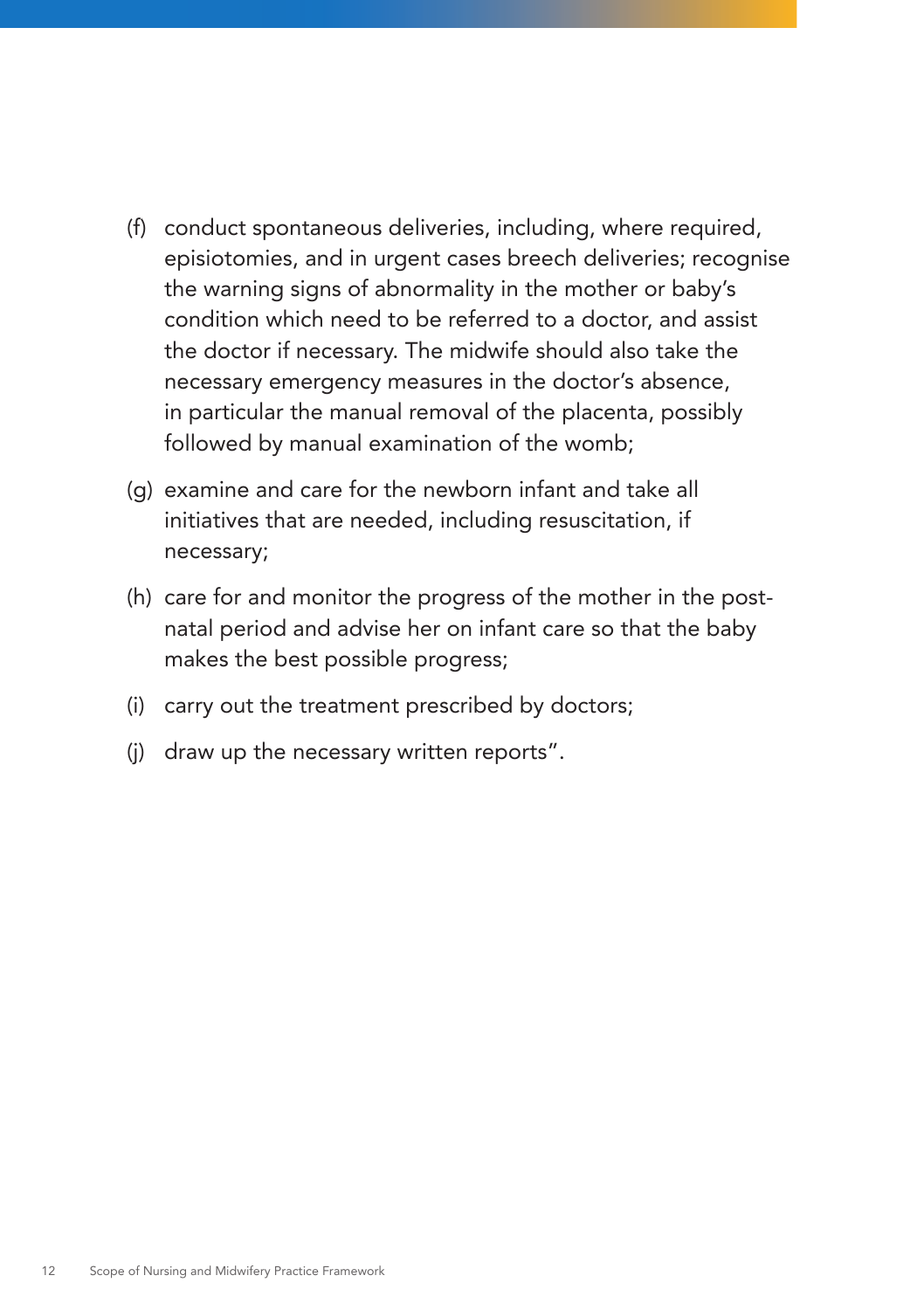Fundamental to midwifery practice is the provision of safe competent, kind and compassionate care which is informed by the best available evidence, the midwife's own expertise, and the experiences, preferences and values of the woman (NMBI 2015a). Midwifery practice is underpinned by values that guide the way in which midwives provide care. The Nursing and Midwifery Board of Ireland considers that the following values should underpin midwifery practice and provide the basis for the formulation of a philosophy of midwifery:

These values are also shared with the International Confederation of Midwives.

- 1. Having a baby is a profound experience, which carries intense meaning to the woman, her baby, her family and the community.
- 2. The woman is the primary decision-maker in her care and she has the right to information that helps her to make decisions.
- 3. Birth is a normal physiological process.
- 4. Midwives are the most appropriate care providers to attend women during pregnancy, labour, birth and the post-natal period and in collaboration with other health care professionals when required.
- 5. Midwives respect all people equally without discriminating on the grounds of age, gender, race, ethnicity, religion, civil status, family status, sexual orientation, disability (physical, mental or intellectual), or membership of the Traveller community.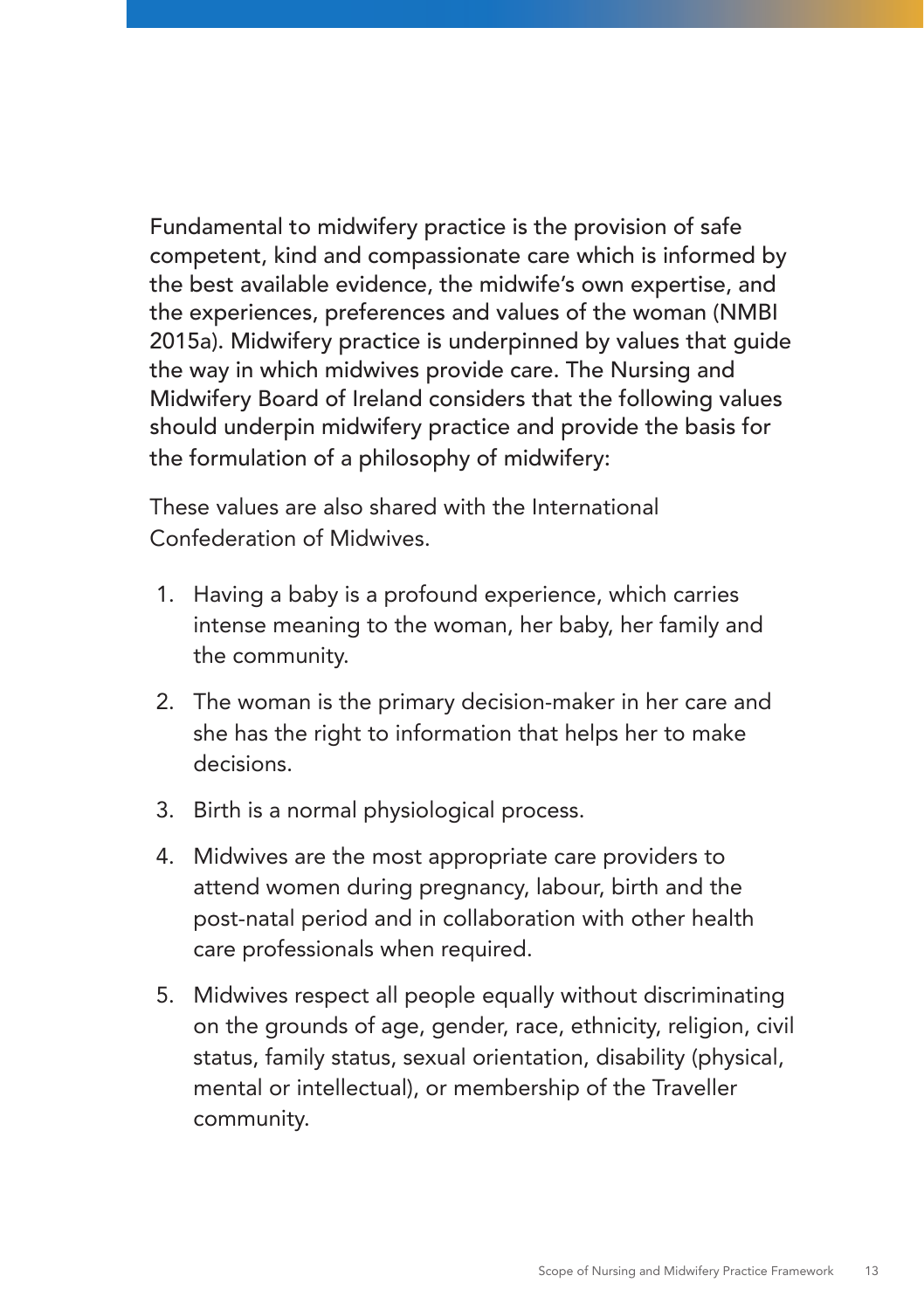- 6. Midwives value empowerment of women to assume responsibility for their health and for the health of their families.
- 7. Midwifery care combines art and science. Midwifery care is holistic in nature, grounded in an understanding of the social, emotional, cultural, spiritual, psychological and physical experiences of women, and is based upon the best available research and experiential evidence.
- 8. Midwives have confidence and trust in, and respect for women and their capabilities in childbirth.
- 9. Midwifery practice must always be based on the principles of professional conduct as stated in the Code of Professional Conduct and Ethics for Registered Nurses and Registered Midwives (2014).

An individual midwife's scope of practice is dynamic – that is, it will change and grow as they progress in their career.

The scope of practice of the individual midwife is influenced by a number of factors including:

- the midwife's educational preparation, experience and competence;
- local, national and international guidelines, polices and evidence base;
- the practice setting;
- collaborative practice; and
- other factors, such as the woman and baby's safety, their needs and care outcomes.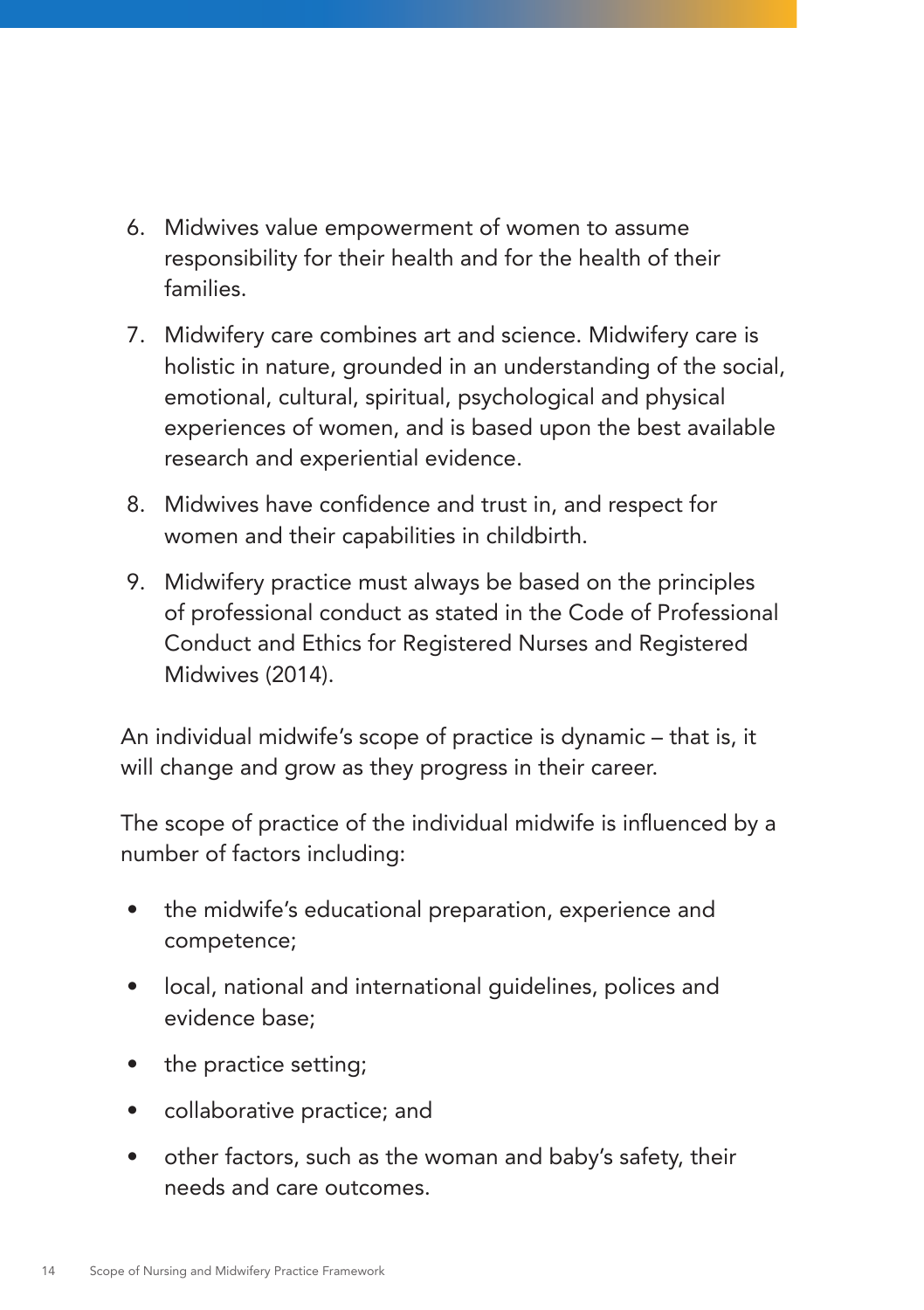#### Section 4

## Considerations in Determining the Scope of Nursing and Midwifery Practice

## 4.1 Competence

In determining their scope of practice, nurses and midwives must make judgements about their competency to carry out a role or activity.

Competent nurses and midwives not only fulfil certain roles or complete specific activities, but they possess many additional attributes, including knowledge, technical and practical skills, interpersonal skills, the ability to think critically and to practise safely and effectively based on evidence (Cowan et al. 2007, Butler et al. 2011). Competence also involves being able to work collaboratively with other health care professionals, demonstrating a professional attitude and accepting responsibility for their practice (Williams O'Rourke 2006).

Competence is understood as:

the attainment of knowledge, intellectual capacities, practice skills, integrity and professional and ethical values required for safe, accountable and effective practice as a registered nurse or registered midwife.

Competence relates to the nurse's or midwife's role or practice within the relevant division of the Register, and competence is maintained through continuing professional development and is adaptive to the needs of a changing population profile (NMBI 2015b).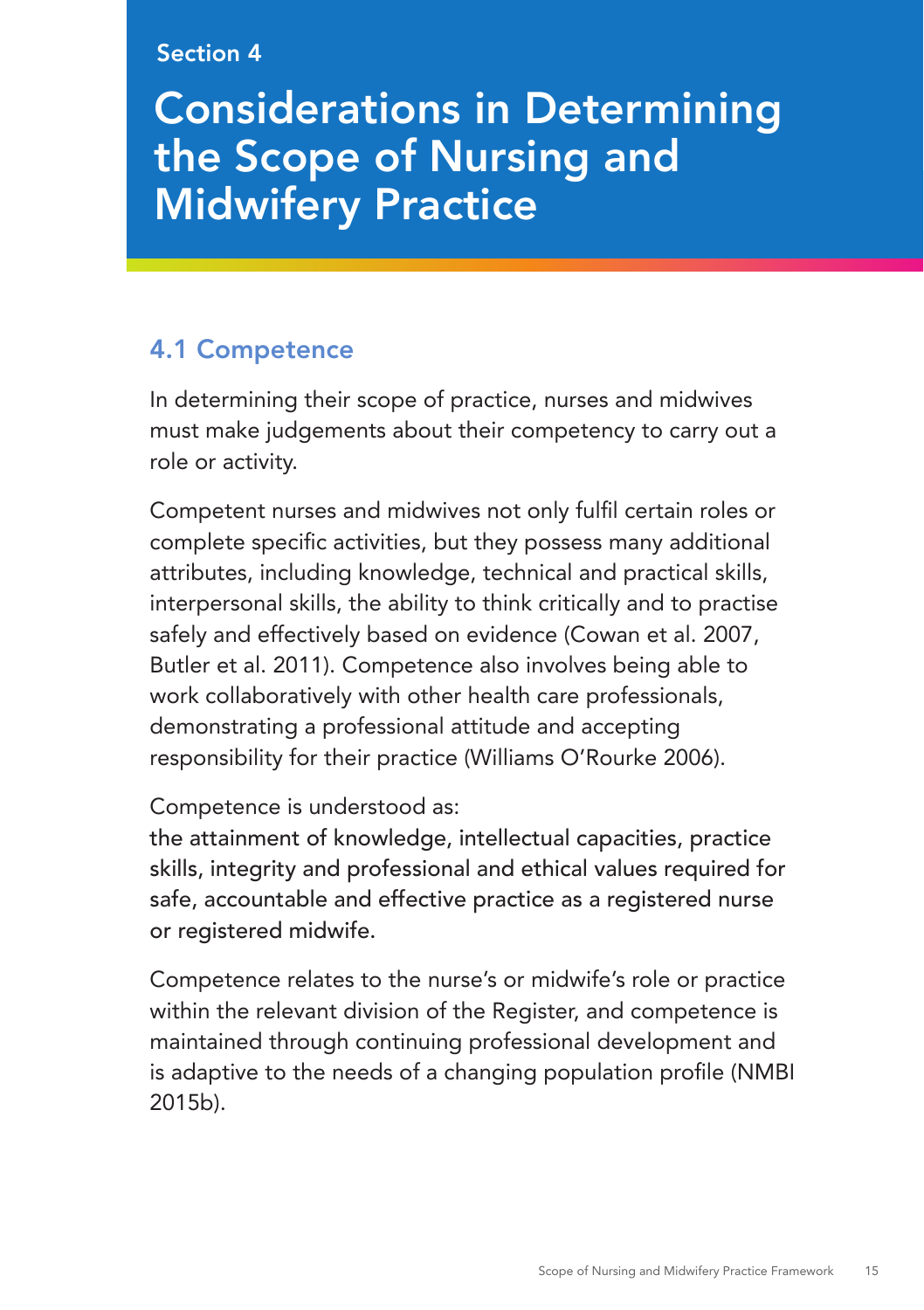Competence changes and develops over time. A nurse's or midwife's level of competence is influenced by their educational preparation, frequency of clinical exposure and the duration of their experience in particular clinical settings.

Since competence is not constant, the individual practitioner is expected to continually re-evaluate their competence when faced with new practice situations. Each nurse and midwife is accountable for their professional actions and, as such, they should refuse delegated or assigned roles or activities if they judge their competence to be limited. If they identify a competence deficit, they should take appropriate measures to gain competence.

Each nurse or midwife is responsible for identifying concerns about their competence and, under the Nurses and Midwives Act, 2011, they must maintain their "professional competence on an ongoing basis" (Government of Ireland 2011, Part II 87(1) yet to be enacted as at date of publication September 2015). Competence can be achieved by engaging in continuing professional development.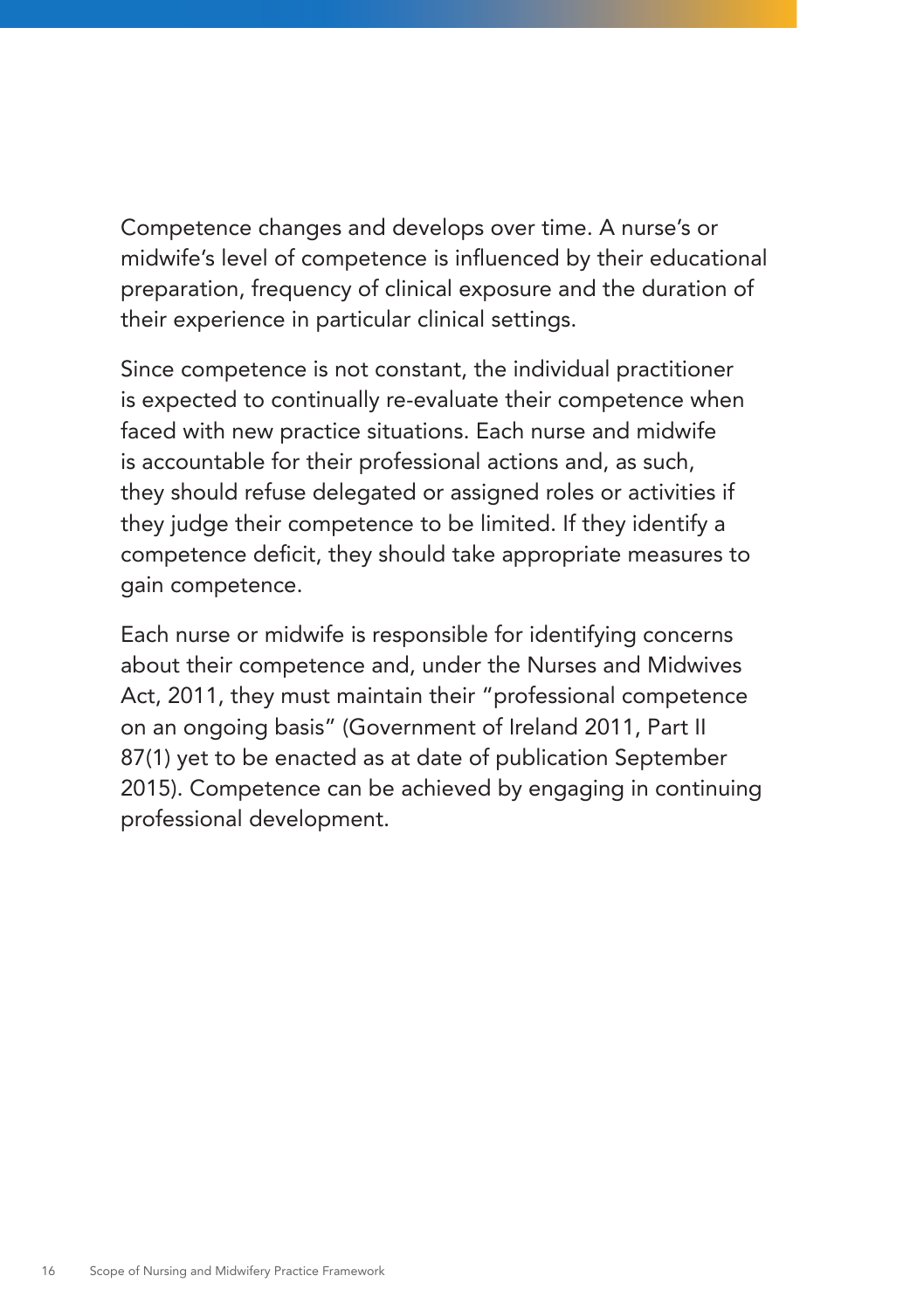## 4.2 Responsibility, Accountability and Autonomy

The concepts of responsibility, accountability and autonomy are intrinsically linked in determining the scope of nursing and midwifery practice. Nurses and midwives hold positions of responsibility and are, therefore, expected to be accountable for their practice. Responsibility and accountability are the cornerstones of professional nursing and midwifery practice and are represented as a key principle in the Code of Professional Conduct and Ethics for Registered Nurses and Registered Midwives (2014).

**Responsibility** is explained as the obligation to perform duties, tasks or roles using sound professional judgement and being answerable for the decisions made in doing this. A nurse or midwife who is considering expanding their scope of practice should realise that this will involve greater responsibility.

Accountability is understood as being able to give an account of one's nursing and midwifery judgements, actions and omissions. Accountability is about maintaining competency and safeguarding quality patient care outcomes and standards of the profession, while being answerable to those who are affected by one's nursing or midwifery practice (adapted from Krautscheid 2014). Accountability means being answerable for the decisions made in the course of one's professional practice. A nurse or a midwife should be able to give reasons for the decisions they make in their professional practice and should justify their decisions in the context of legislation, professional standards and guidelines, evidence-based practice and professional and ethical conduct.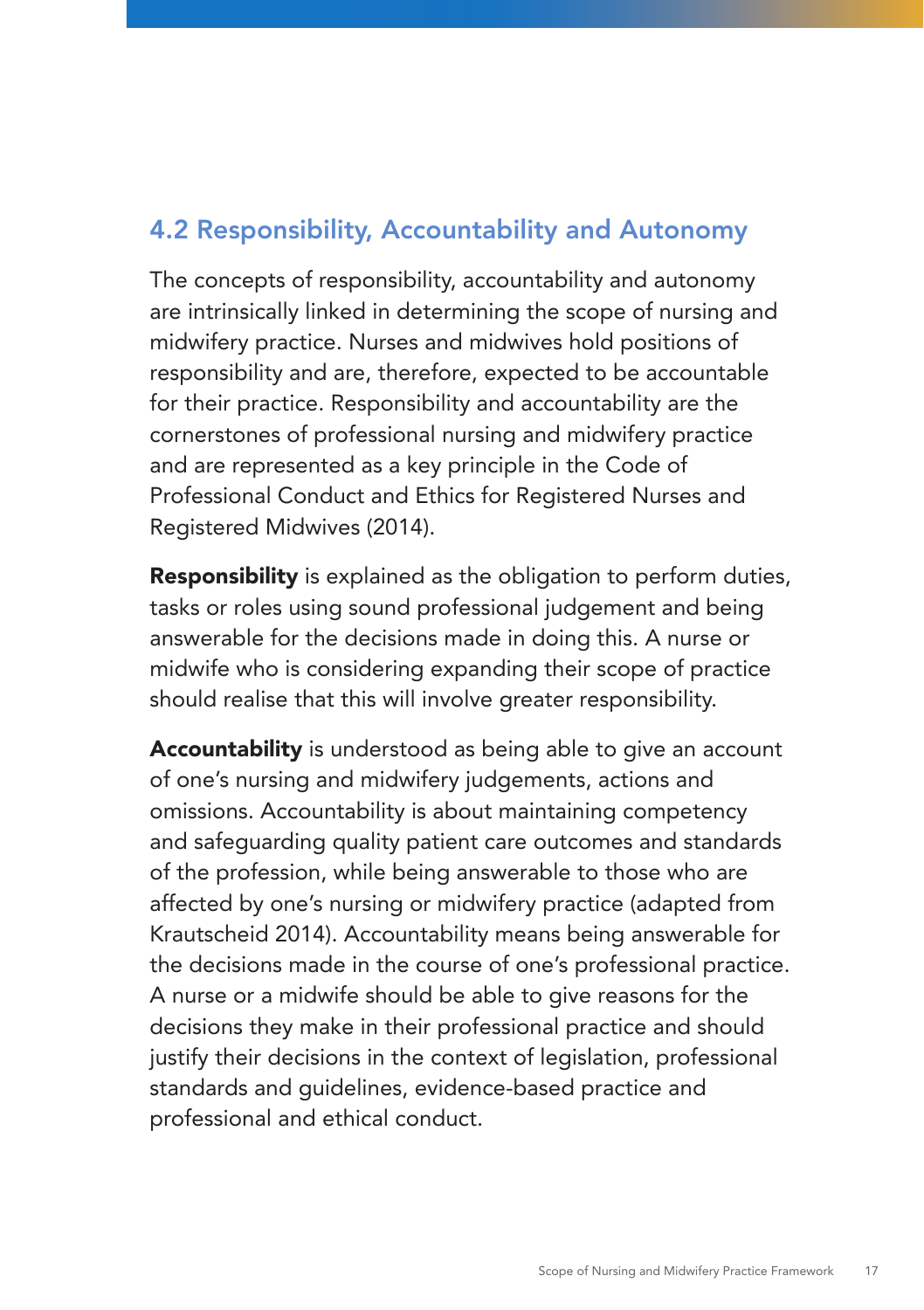Nurses and midwives are accountable both legally and professionally for their practice, that is, for the decisions they make and the consequences of those decisions. Nurses and midwives are accountable to the patient, the public, their regulatory body, their employer and any relevant supervisory authority. Legal accountability involves nurses and midwives being responsible for ensuring they have appropriate professional indemnity insurance, as patients have a right to expect them to hold this insurance in case there is a substantiated claim of professional negligence.

Accountability cannot be achieved unless the nurse or midwife has autonomy to practise. Autonomy refers to a nurse or midwife's ability to "make some decisions within their own profession and their right and responsibility to act according to the shared standards of that profession" (Varjus et al. 2010: 2012). Professional autonomy stems from the ability to use various kinds of knowledge in a critical manner, which offers safe, quality health care to patients. Individual levels of autonomy can vary depending on legislative, organisational and individual factors (Skar 2009, Varjus et al. 2010).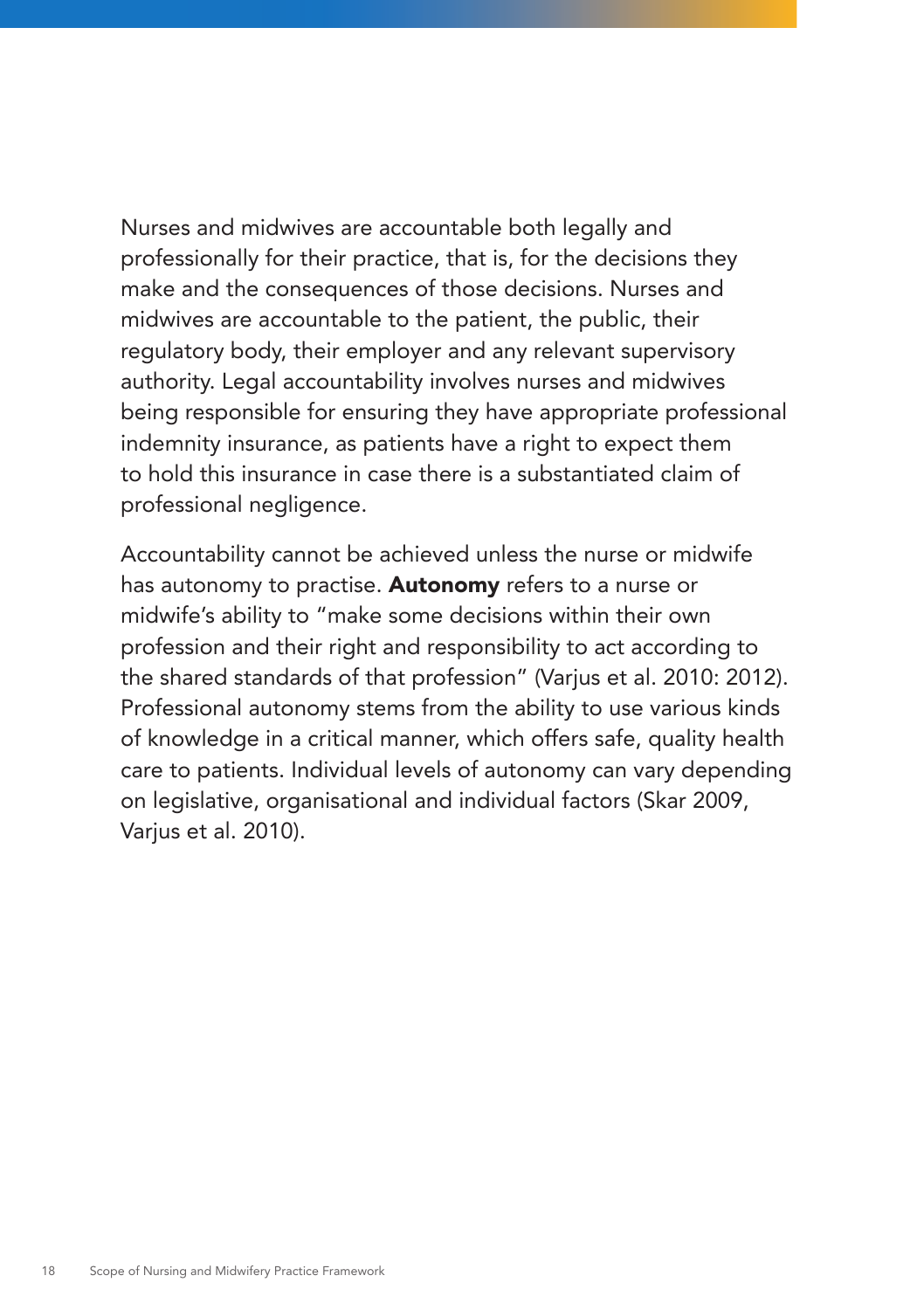## 4.3 Continuing Professional Development

Continuing professional development (CPD) encompasses experiences, activities and processes that contribute towards the development of a nurse or midwife as a health care professional. CPD is, therefore, a lifelong process of both structured and informal learning.

Continuing education is a lifelong learning process which takes place after the completion of the pre-registration education and training, and is a vital component of CPD. It consists of planned learning experiences which are designed to augment the knowledge, skills and attitudes of registered nurses and registered midwives for the enhancement of nursing and midwifery practice, education, leadership and research.

It is essential for each nurse and midwife to engage in CPD, following registration, in order to acquire new knowledge and competence to practise effectively in an ever-changing healthcare environment. Continuing professional and personal developments are required in order to maintain and enhance professional standards and to provide quality, competent and safe patient care.

The individual nurse or midwife is responsible for undertaking relevant CPD activities in order to develop their professional practice. Under the Nurses and Midwives Act 2011, Part 11 (yet to be enacted as at date of publication September 2015), registrants, employers and the NMBI have a responsibility in relation to the maintenance of professional competency. Continuing professional development is one element of professional competency.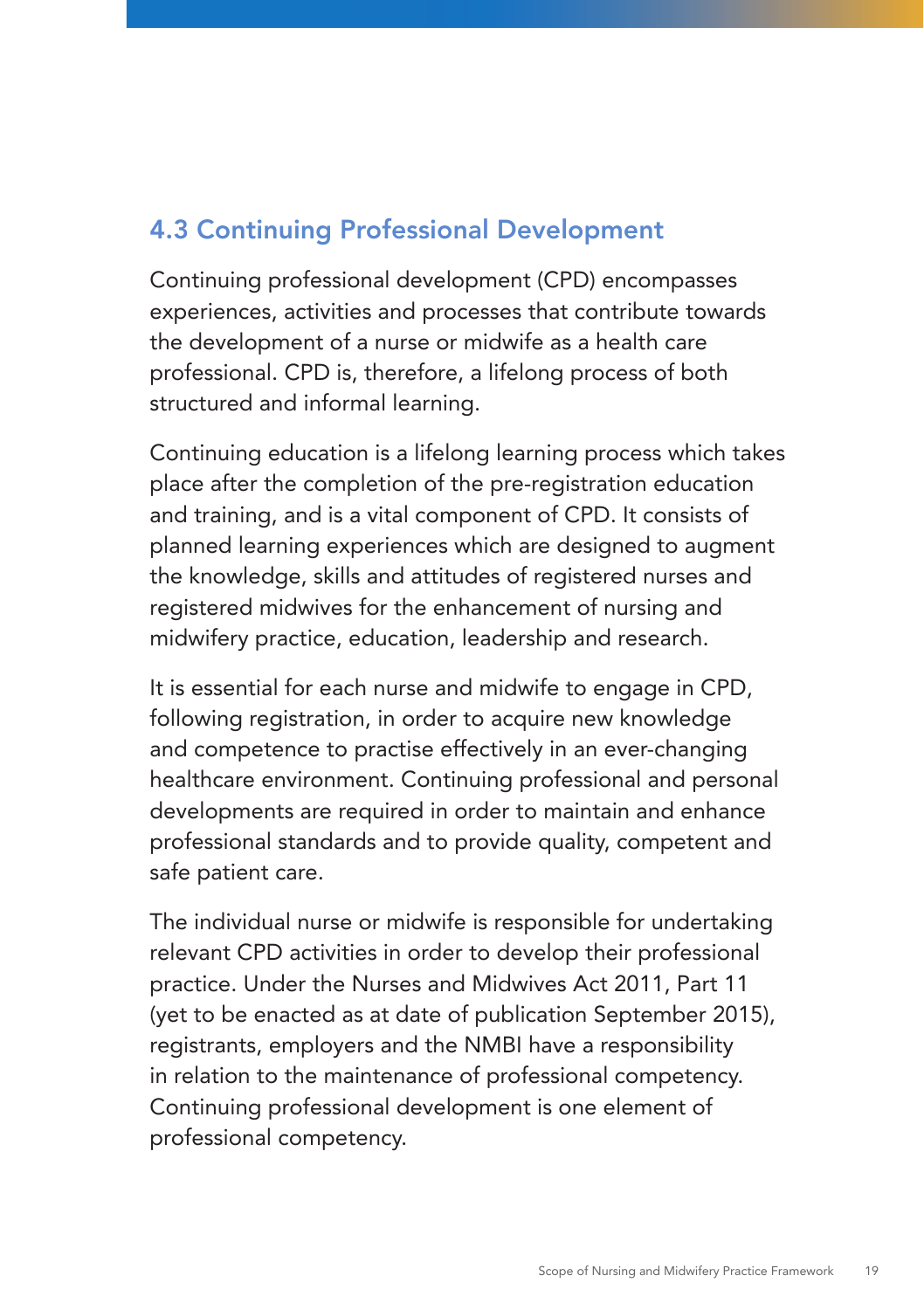Examples of activities that might contribute to a nurse or midwife's professional development include formal education programmes, reflective practice, journal clubs, case-conferences, clinical supervision, learning sets, preceptorship, mentorship, workshops, distance learning, blended learning, e-learning, sourcing information and self-directed learning.

## 4.4 Support for Professional Nursing and Midwifery **Practice**

In order for nurses and midwives to practise competently and to realise their potential in the interests of safe, quality patient care, certain supports need to be in place. These include local and national PPPGs that have been developed collaboratively with practising nurses and midwives and with reference to legislation and research-based literature, where this is available. Healthcare that is supported by best available evidence assures nurses and midwives that they are delivering safe, quality care. Nursing and midwifery managers and administrators play an essential role in ensuring that "the complex process of guideline development is adequately supported and resourced" (National Clinical Effectiveness Committee 2013:19).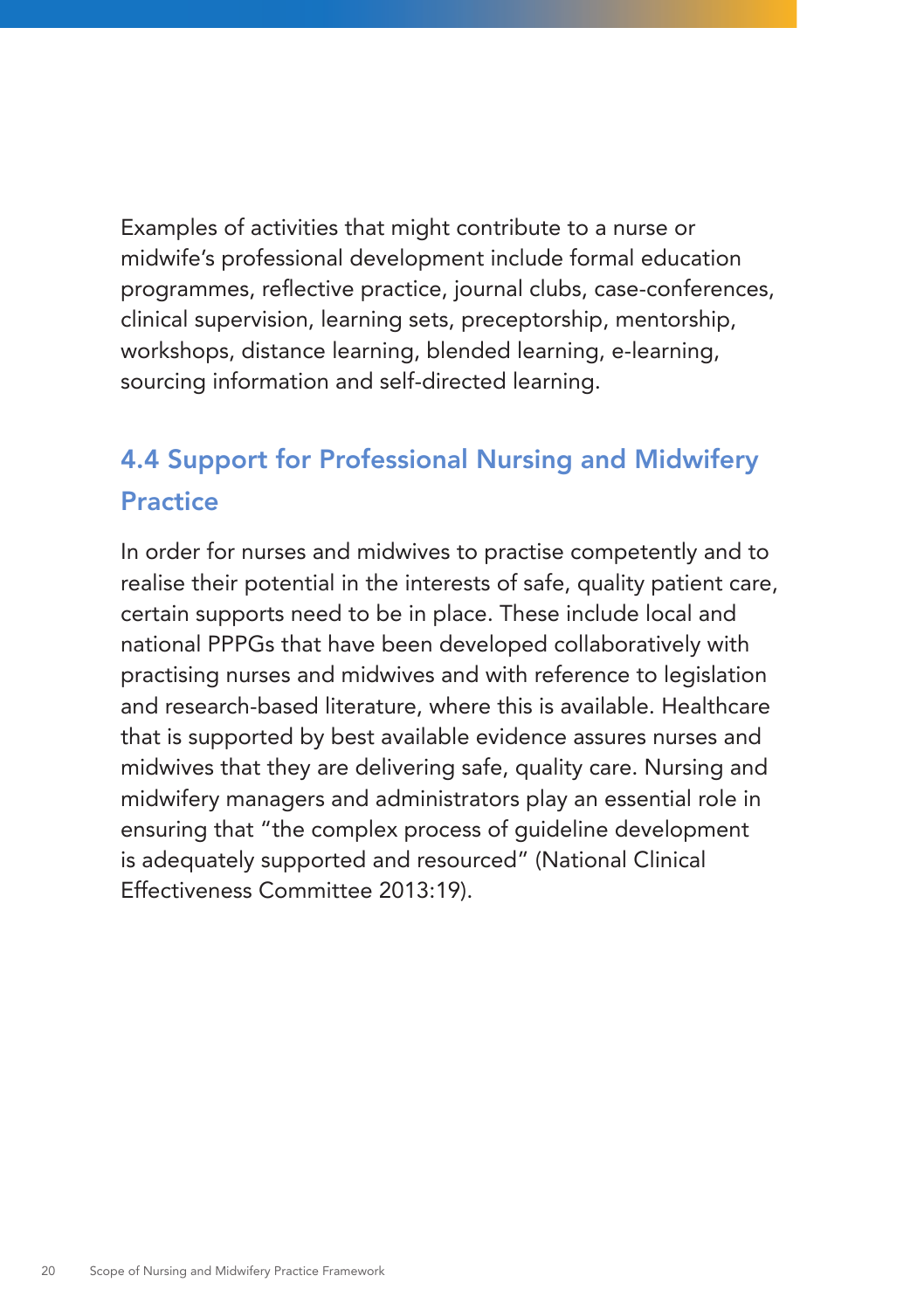## 4.5 Delegation and Supervision

Nurses and midwives working as members of a multidisciplinary health care team may be required to delegate, supervise and educate students and regulated and unregulated health care workers (HCW) in providing safe patient care.

Delegation takes place where the nurse or midwife (the delegator) who has the authority for the delivery of healthcare, transfers to another person the responsibility of a particular role or activity that is normally within the scope of practice of the delegator (adapted from Mueller and Vogelsmeier 2013). Effective delegation is a skill that "improves with education and practice" (Mueller and Vogelsmeier 2013: 24). The delegator must be available to provide the necessary and appropriate level of supervision required by the delegate.

Supervision may be 'direct' or 'indirect':

Direct supervision means that the supervising nurse or midwife is actually present and works alongside the student or the regulated or unregulated HCW when they are undertaking a delegated role or activity.

Indirect supervision occurs when the nurse or midwife does not directly observe the student or the regulated or unregulated HCW undertaking a delegated role or activity.

Both direct and indirect supervision can include overseeing, direction, guidance, support and evaluation.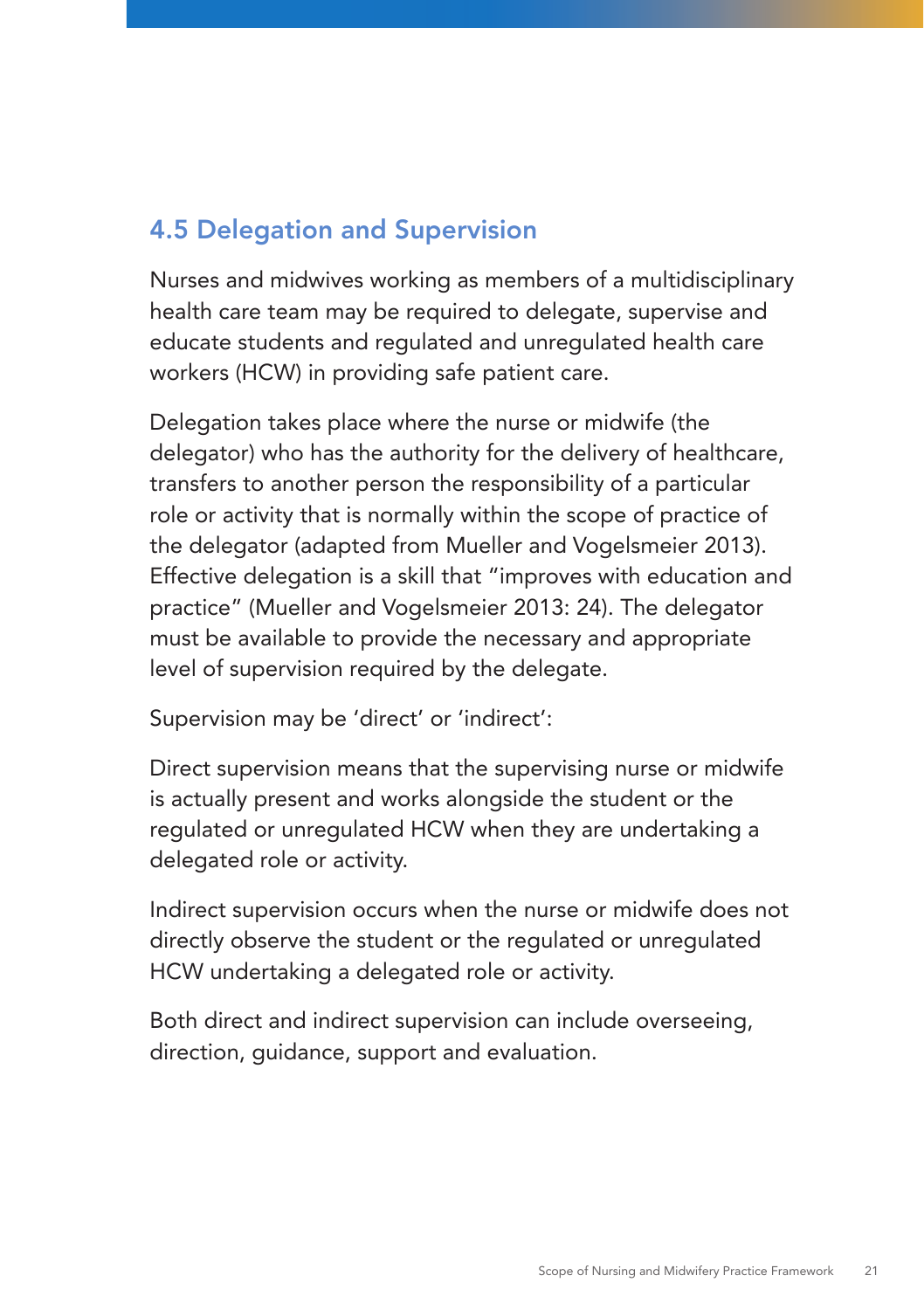Nurses and midwives are professionally responsible and accountable for their practice, attitudes and actions, including inactions and omissions (NMBI 2014). The nurse or midwife who is delegating (the delegator) is accountable for the decision to delegate. This means that the delegator is accountable for ensuring that the delegated role or activity is appropriate to the level of competence of the student or the regulated or unregulated HCW to perform. The delegator must also ensure that support and resources are available to the person to whom the role or activity has been delegated. The nurse, midwife, student or other HCW to whom the particular role or activity has been delegated is responsible for carrying out the delegated role or activity in an appropriate manner and is accountable for the appropriate performance of that role or activity.

Employers should support nurses and midwives in delegation and supervision of a student or a regulated or unregulated HCW by providing appropriate organisational policy and resources. The policy should establish:

- the education and training and ongoing competency assessment required for a student or a regulated or unregulated HCW regarding the scope and limitations of their responsibilities to safely perform the role or activity;
- the documentation and recording requirements for delegated activities; and
- the mechanisms for monitoring, supervising and evaluating students or regulated or unregulated HCWs.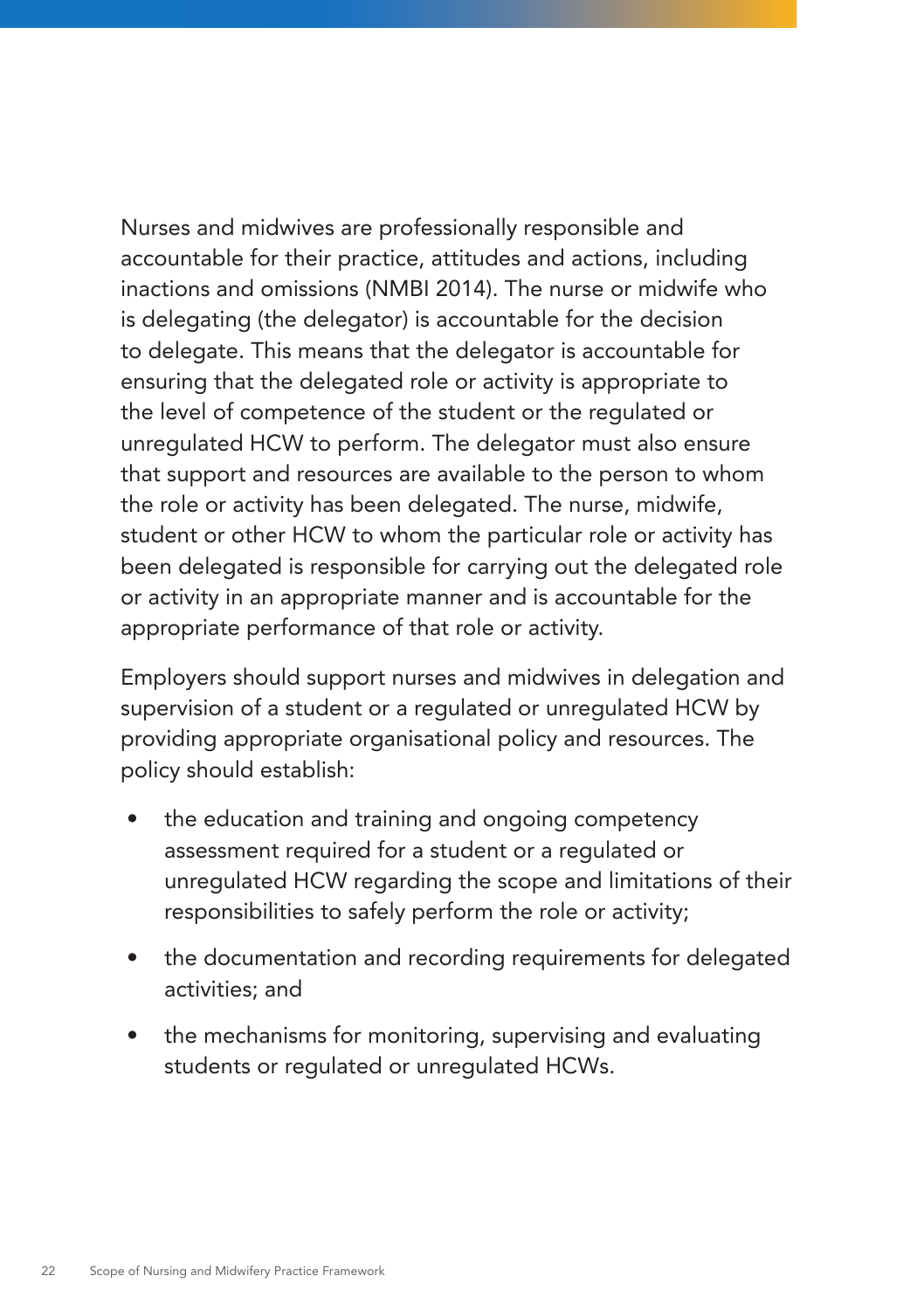When delegating a particular role or activity, the nurse or midwife must take account of several principles. The individual nurse and midwife must:

- 1. ensure that the primary motivation for delegation is to serve the interests and needs of the patient;
- 2. assess the degree of risk involved in the delegation;
- 3. ensure that the delegation is appropriate with reference to the definitions and philosophies of nursing or midwifery;
- 4. take into account the level of experience, competence, role and scope of practice of the person taking on the delegated task;
- 5. **not** delegate to junior colleagues or other HCW tasks and responsibilities that are beyond their colleagues' competence to perform.
- 6. ensure appropriate assessment, planning, implementation, monitoring and evaluation of the delegated role or activity;
- 7. communicate the details of the role or activity in a clear, understandable way;
- 8. decide on the level of supervision and feedback required;
- 9. ensure that the practice setting supports the delegation of the role or activity.

Delegation of the task should be consistent with organisational PPPGs.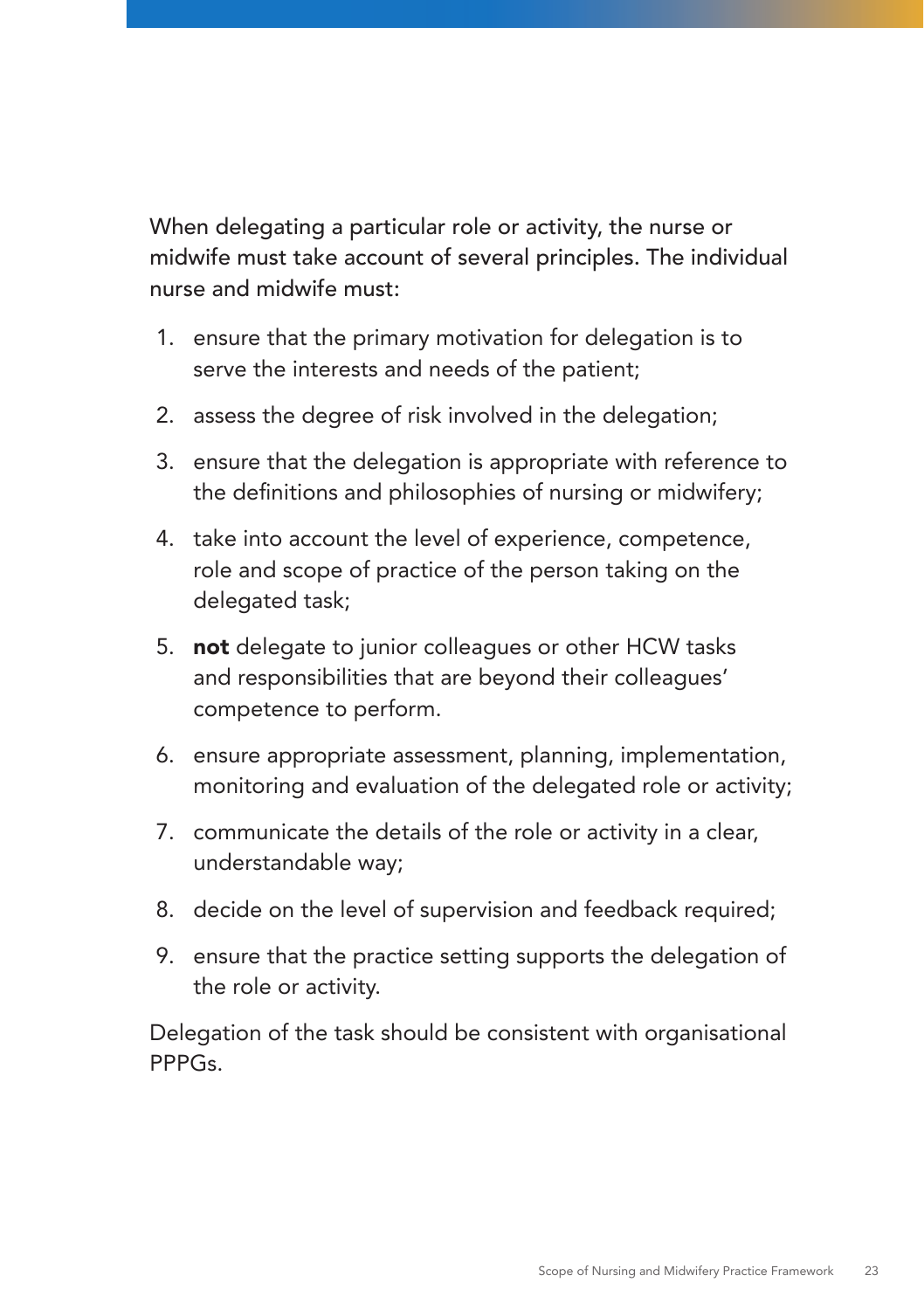A nurse or midwife who has a particular role or activity delegated to them should take account of the following principles. They should:

- 1. consider if the role or activity is within their current scope of practice. If the delegated role or activity is beyond their current scope of practice, the nurse or midwife should question the appropriateness of this delegation. In this circumstance, the nurse or midwife should refer to the Nursing and Midwifery Scope of Practice Decision-Making Framework.
- 2. make the decision whether or not to accept a delegated role or activity;
- 3. acknowledge any limitations of competence with reference to the role or activity to be performed;
- 4. provide appropriate feedback to the delegator.

In addition, following the delegation request, the nurse or midwife should examine their own professional development needs in the context of the delegated role or activity.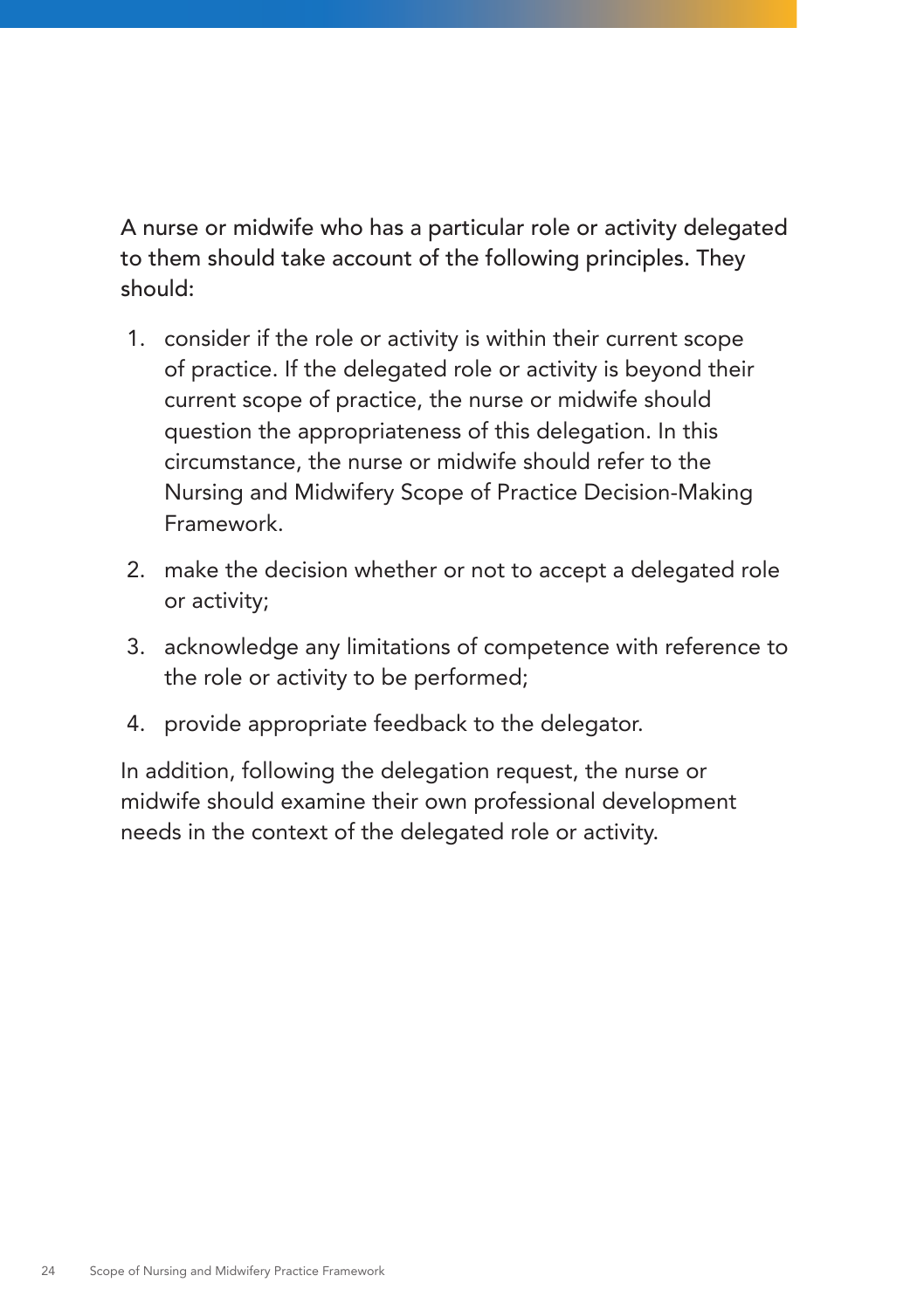## 4.6 Practice Setting

The practice setting refers to both the place in which nurses and midwives work and the nature of the working environment. It includes the kind of service being offered and the complexity of care required by the patient (Nurses Board South Australia 2006). Practice settings can include private and public healthcare organisations, primary care settings, as well as the community and places like factories, schools, higher educational institutions, prisons, an individual's home and other settings.

Nursing and midwifery PPPGs can vary from setting to setting and can impact on the individual practitioner's capacity to practice effectively and to determine their scope of practice (Fealy et al. 2014). Relevant practice guidance, legislation, regulation and PPPGs need to be in place to support nurses and midwives in whatever practice setting they operate.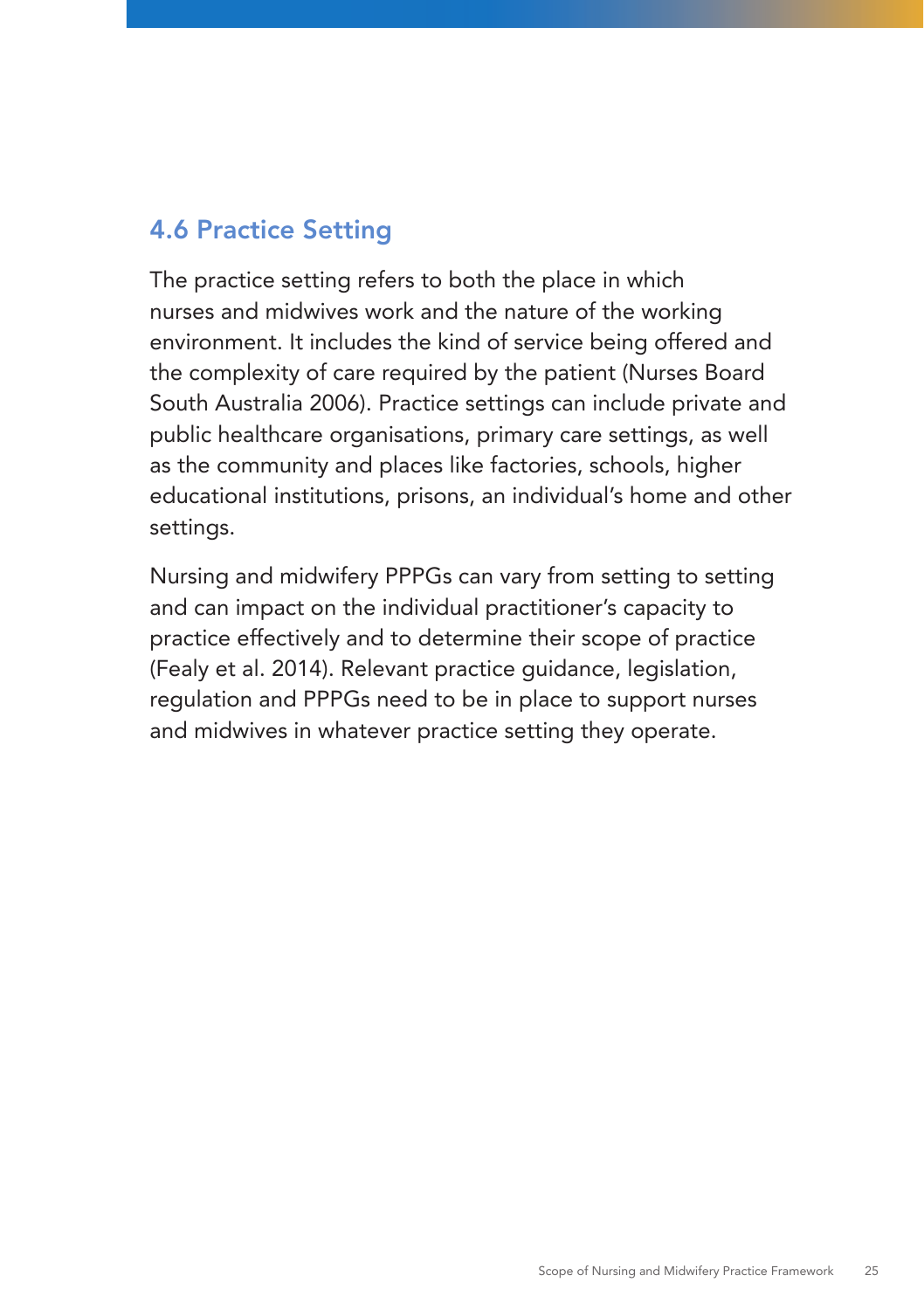## 4.7 Collaborative Practice

Collaborative practice occurs when "multiple health workers from different professional backgrounds work together with patients, families, carers and communities to deliver the highest quality of care." (World Health Organization 2010:7).

A key aspect of collaborative practice is the professional relationship between nurses and midwives and other healthcare professionals. Collaborative practice requires respectful, effective communication and appropriate documentation – these are essential elements in providing safe, quality health care to patients and in identifying and managing risks. Knowledge and understanding of the scope of practice for all healthcare professionals should underpin collaborative practice relationships. Each nurse and midwife is responsible for informing other healthcare professionals about their own individual scope of practice. The Code of Professional Conduct and Ethics for Registered Nurses and Registered Midwives (2014) sets out the values, standards of conduct and supports for collaboration with others.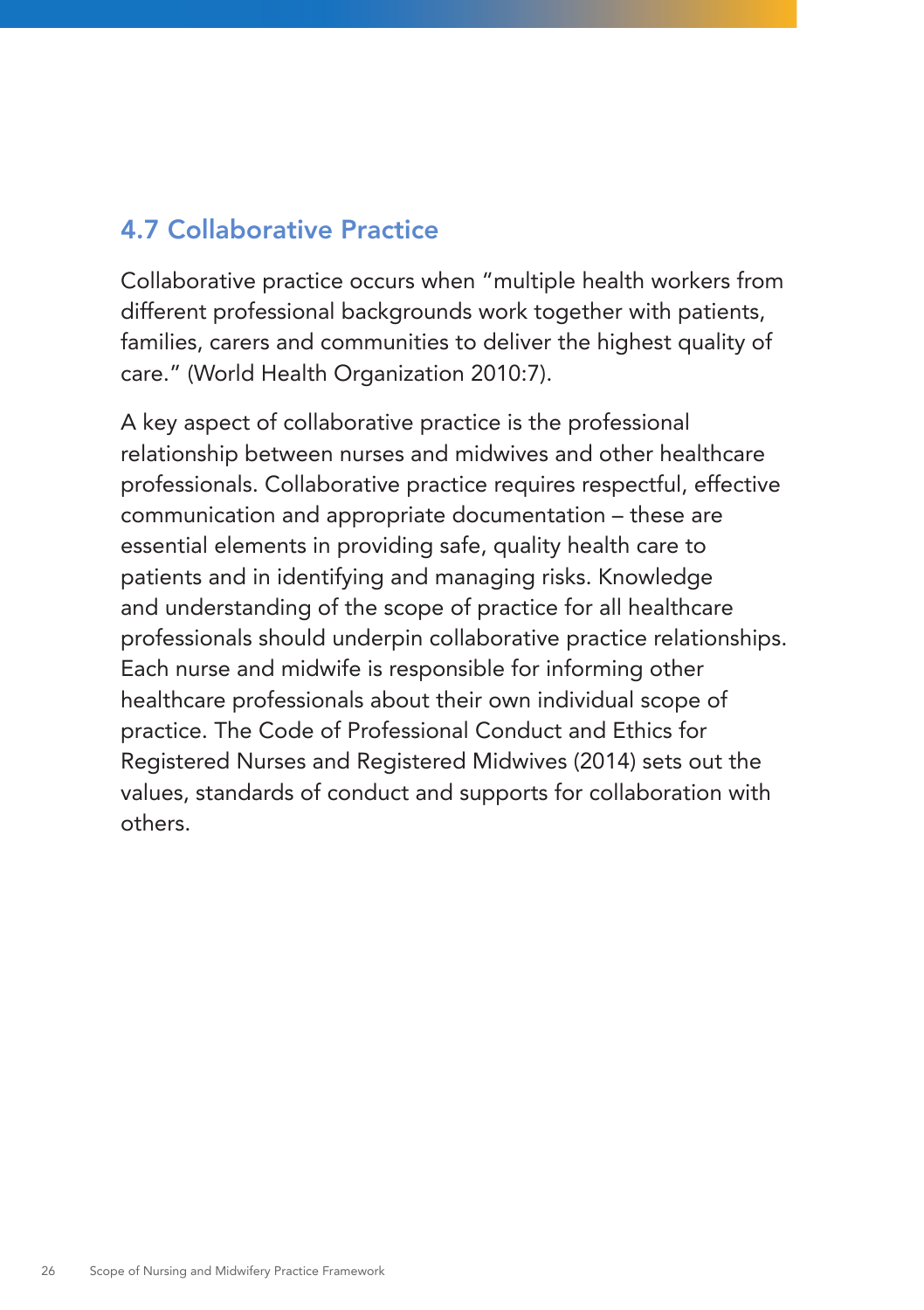### 4.8 Expanded Practice

'Expanded practice' is understood as a change in the role of an individual nurse or midwife to include areas of practice that have not previously been within their scope of practice, but are within the overall scope of practice of the nursing and midwifery professions (DoHC 2011, Fealy et al. 2014). This can involve taking on new roles or delegating roles and responsibilities (Canadian Academy of Health Sciences 2014). Expanded practice can occur within any nursing or midwifery role. Research indicates that expanded nursing and midwifery practice results in better patient outcomes, enhanced outcomes for healthcare staff and improved service quality and development (Begley et al. 2010, Canadian Academy of Health Sciences 2014, Carney 2014, Fealy et al. 2014).

Expanded practice should occur in the context of quality personcentred safe care, service needs and national policy. There is no specific stage in the nurse's or midwife's clinical career at which expansion of practice occurs. The individual nurse or midwife's educational preparation and professional competence, and not the nature or degree of difficulty of the task, should determine role expansion (DoHC 2011). Nurses and midwives have demonstrated their willingness to expand their practice through continuing professional development, and through specialist and advanced roles.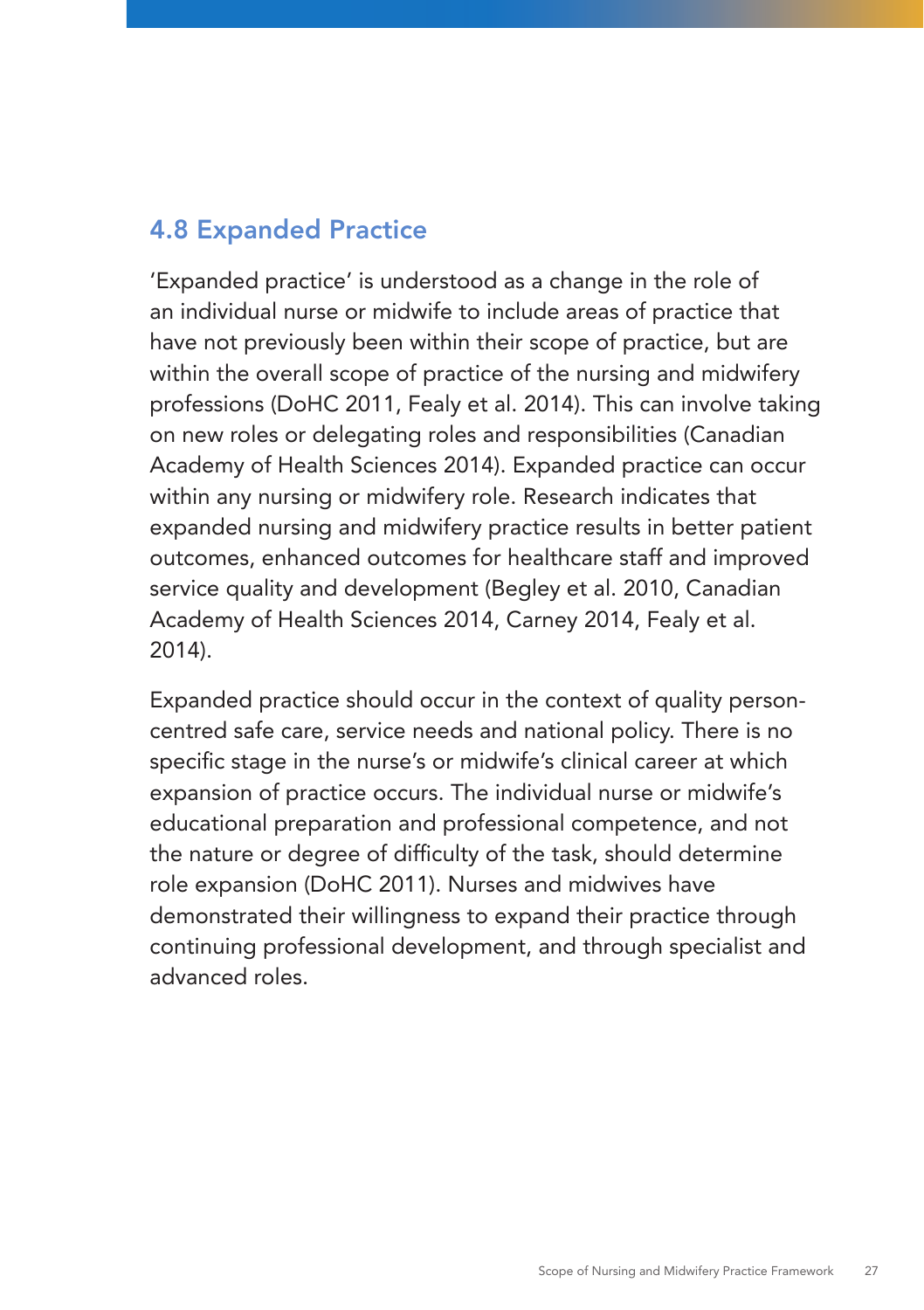Examples of expanded practice in Ireland have included but are not limited to intravenous cannulation, nurse and midwife prescribing of medicines and ionising radiation, behaviour management, nurse and midwifery-led clinics in acute and community settings. There are also the defined expanded roles of: clinical nurse specialist; clinical midwife specialist; advanced nurse practitioner; and advanced midwife practitioner.

The expanded scope of practice associated with advanced practitioner roles incorporates the interpretation and application of advanced nursing or midwifery theory and research, higherlevel decision-making and autonomy in practice, which are congruent with their education level and clinical experience.

Nurses and midwives who expand their roles must assume the associated responsibility (Furlong and Smith 2005). In addition, managers and employers share the responsibility to facilitate role expansion, including access to further education, allocation of necessary resources, policy development and assessment of competence (Fealy et al. 2014).

### 4.9 Emergency Situations

The guidance presented in this document supports a nurse or midwife taking appropriate action in emergency and/or lifethreatening situations. At all times, the overall benefit to the patient must be served in these situations.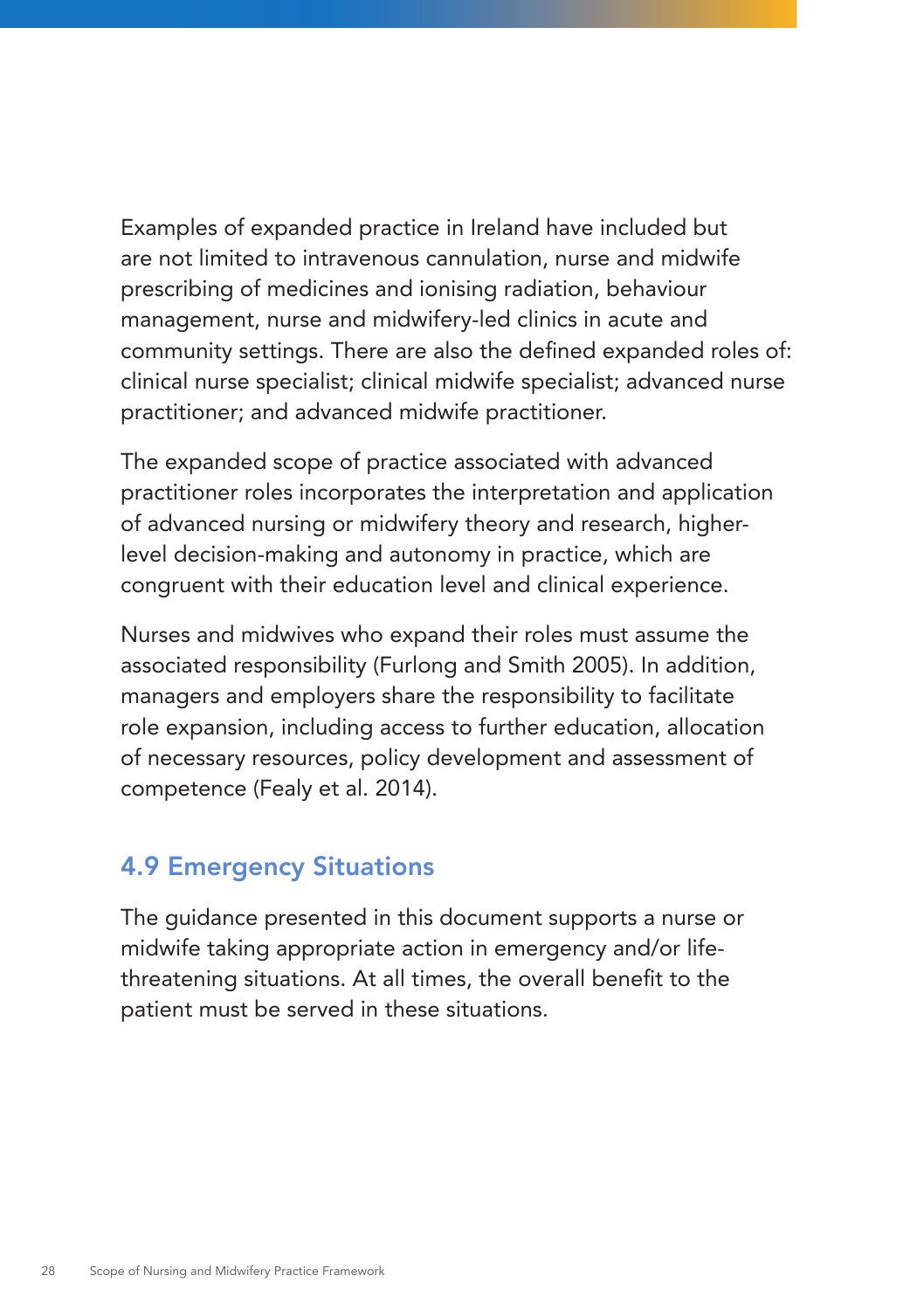#### Section 5

# Principles for Determining Scope of Practice

Professional decision-making is guided by the Code of Professional Conduct and Ethics for Registered Nurses and Registered Midwives (2014). The Five Principles of the Code are represented below.



The following principles are the basis for making decisions with regard to the scope of practice for an individual nurse or midwife:

It is recognised that the authority for nursing and midwifery practice is mandated by society. Thus, the primary motivation for practice must be for the overall benefit and needs of patients by respecting their dignity and rights, and by promoting and maintaining patient safety and providing quality healthcare.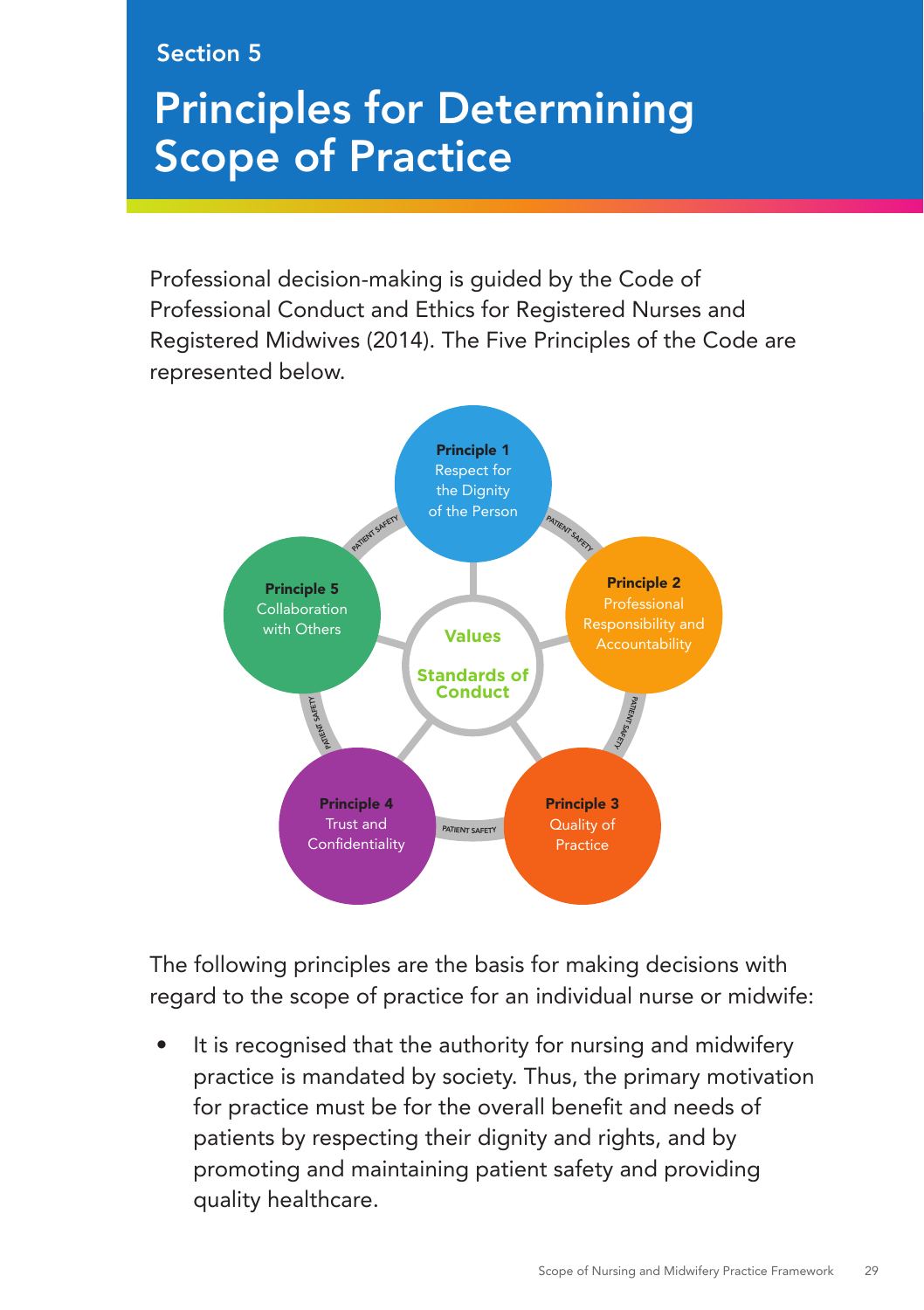- Fundamental to nursing and midwifery practice is the relationship with the patient, which facilitates patient autonomy, informed choice and evidence-based decisionmaking.
- In determining their scope of practice, the nurse and midwife must make a judgement as to whether or not they are competent to carry out the role or activity.
- Each nurse and midwife is responsible for their level of competency, and must take measures to develop and maintain the competence necessary for professional practice. The nurse or midwife must acknowledge any shortfall of competence.
- Expansion of practice must be made in the context of the definitions of nursing and midwifery and the values that underpin nursing and midwifery practice as outlined in the Code of Professional Conduct and Ethics for Registered Nurses and Registered Midwives.
- Expansion of practice must only be made with due consideration to legislation, international, national or local evidence-based clinical practice guidelines and available resources.
- The individual nurse or midwife is responsible and accountable for their practice. Expansion of practice, therefore, involves greater accountability and added responsibility and should ensure that the patient is provided with respectful, safe, quality care with minimum risk of harm.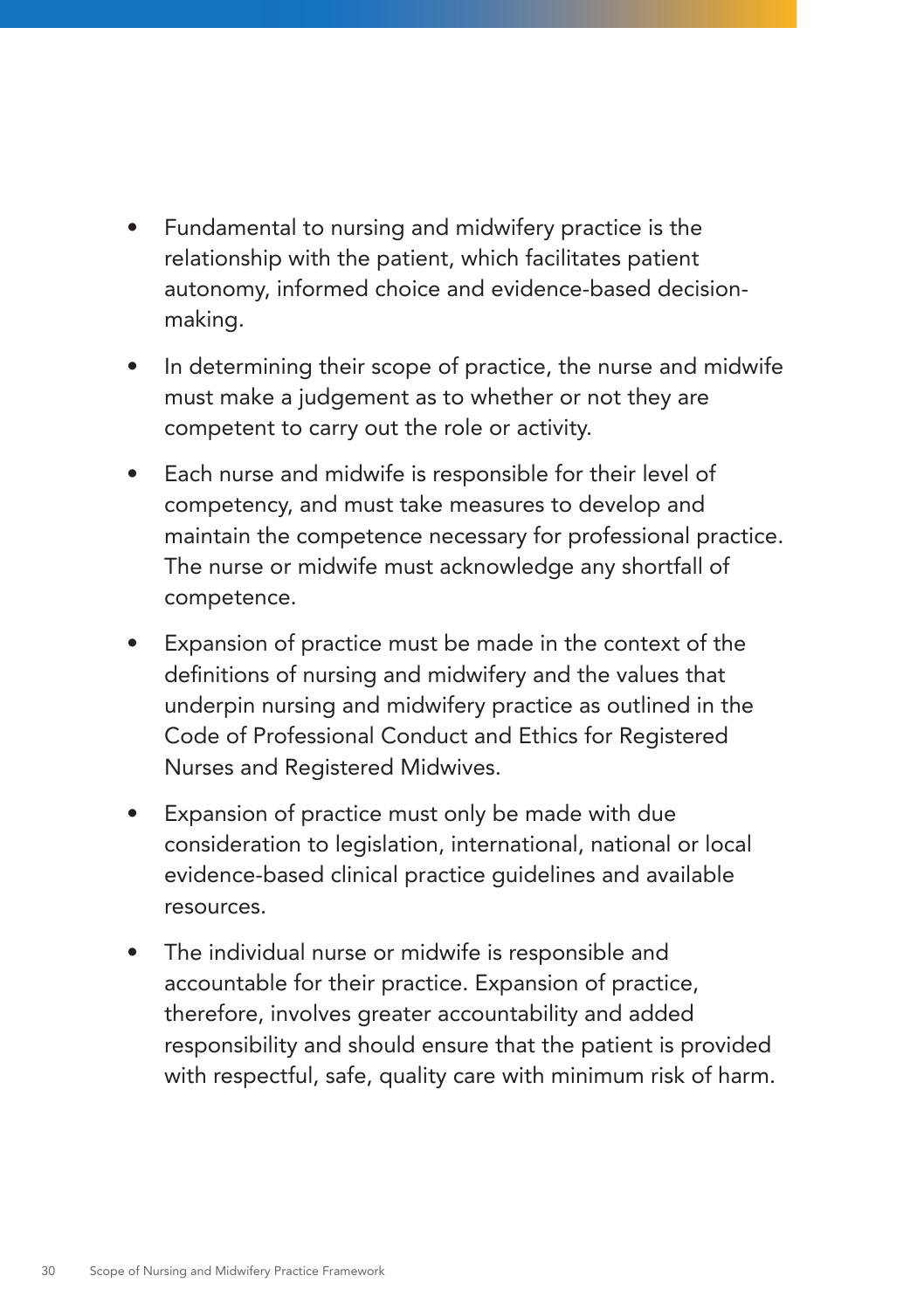- The nurse and midwife should collaborate, consult and communicate with other health and social care professionals, health providers and other individuals and agencies regarding the appropriate nursing and midwifery assessment, diagnosis, planning, intervention, and evaluation of patient care.
- The nurse or midwife who is delegating a particular role or activity (the delegator) is accountable for the decision to delegate. This means that the delegator is accountable for ensuring that the delegated role or activity is appropriate and that resources and supervision, where required, are available. They are also accountable for appropriate assessment, planning, implementation, monitoring and evaluation of the delegated role or activity.
- The nurse or midwife (or other person) receiving a delegated role or activity must acknowledge any limitation in competence or other issue that may impact on their ability to carry out the delegated role or activity. When accepting a delegated role or activity, they are responsible for carrying out the delegated role or activity and are accountable for the appropriate performance of that role or activity.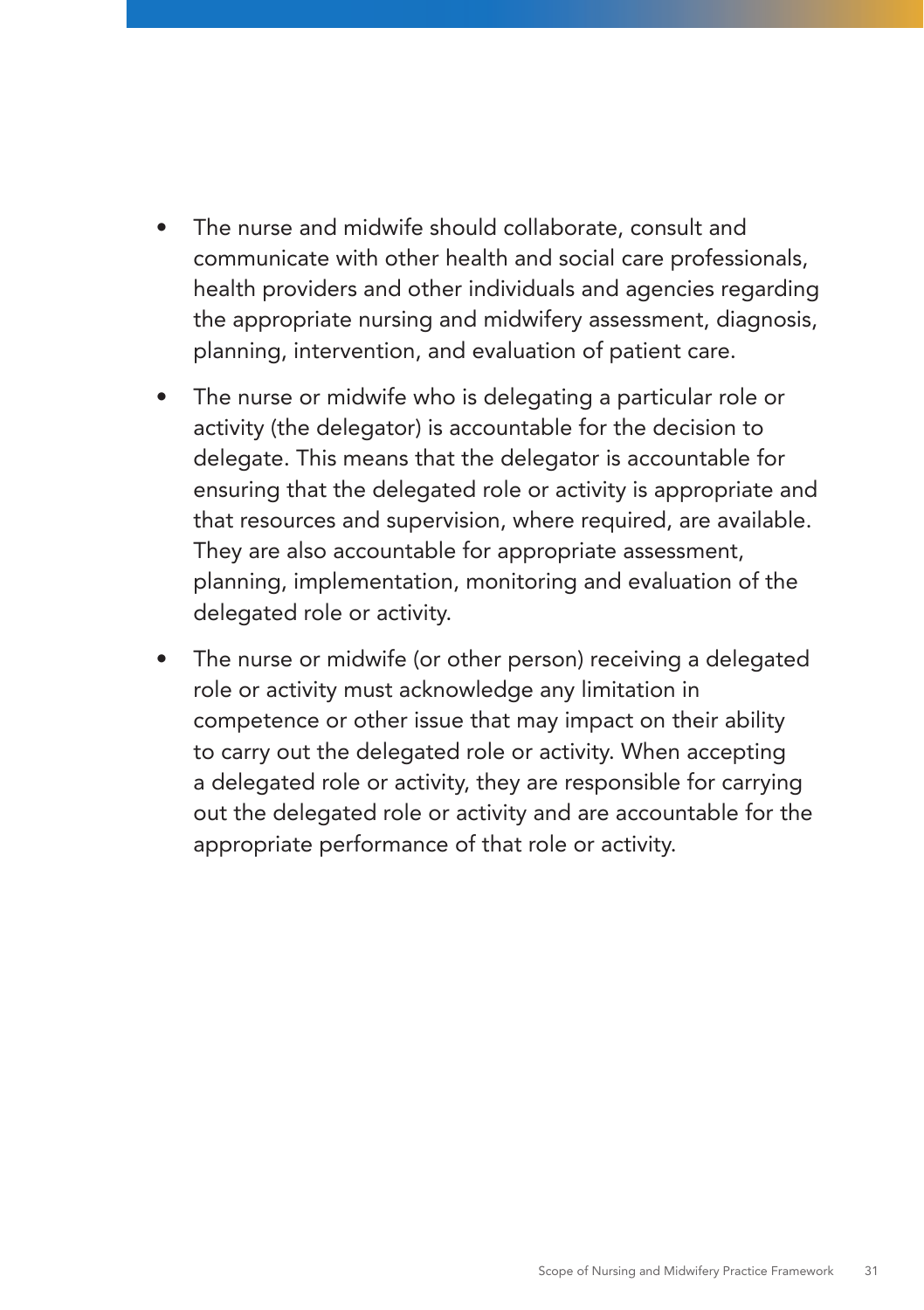### Scope of Practice Decision-Making Flowchart

Think about Your Nursing or Midwifery Role or Activity PATIENT SAFETY FIRST

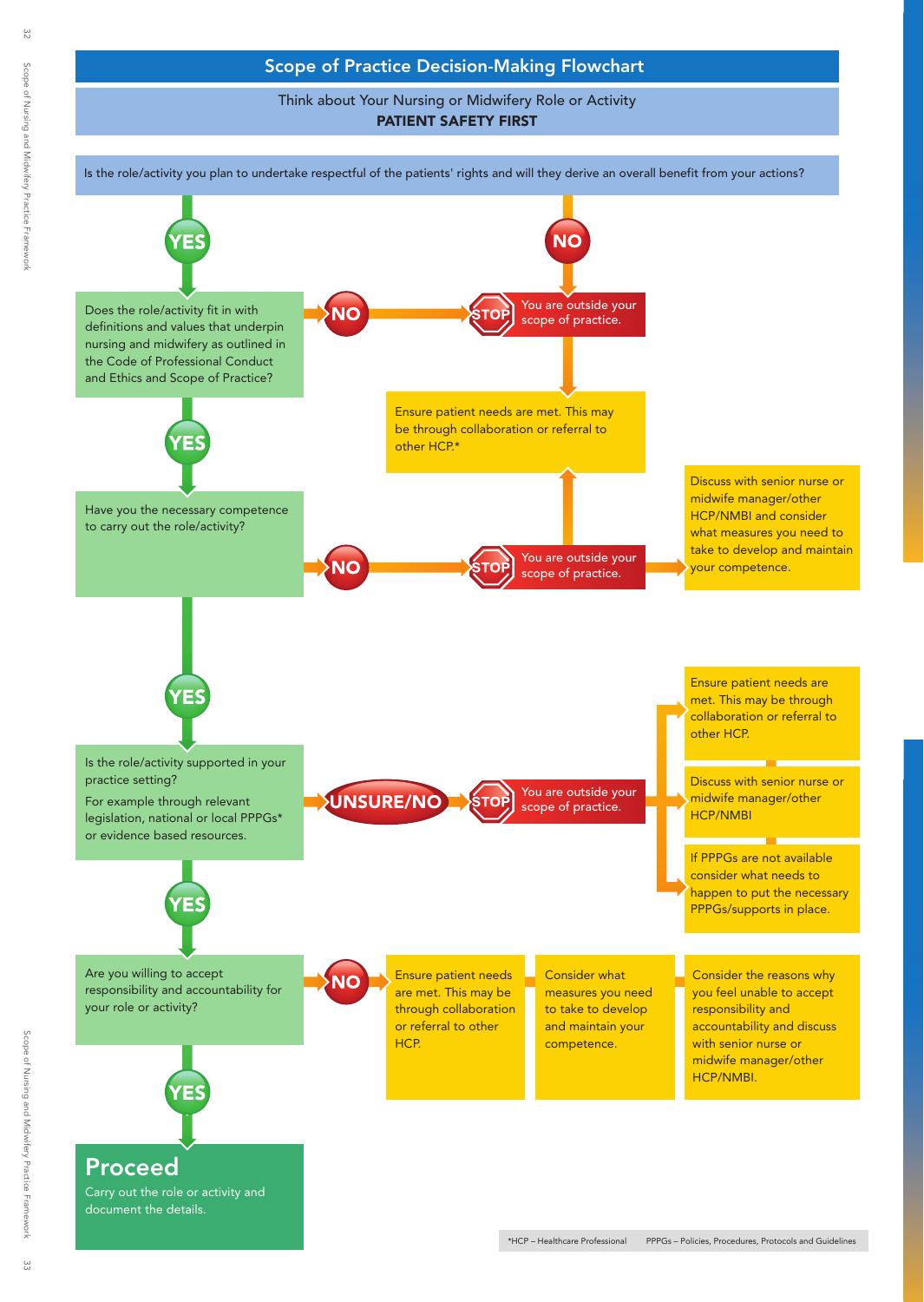## Resources

The Nursing and Midwifery Board of Ireland produces resources providing guidance and support to nurses and midwives in their clinical practice. These include:

- guidelines to nurses and midwives in relation to professional practice and standards;
- standards and requirements for nurse and midwife registration education programmes;
- annual reports, e-zine, e-learning programmes and conference proceedings.

Nurses and midwives should refer to these resources, as necessary, when determining their individual scope of practice.

## Useful Websites

| www.nmbi.ie               | (Nursing and Midwifery Board<br>of Ireland)              |
|---------------------------|----------------------------------------------------------|
| www.health.gov.ie         | (Department of Health)                                   |
| www.higa.ie               | (Health Information and Quality<br>Authority)            |
| www.hse.ie                | (Health Service Executive)                               |
| www.hseland.je            | (HSE's online resource for Learning<br>and Development)  |
| www.irishstatutebook.ie   | (The Irish Statute Book database)                        |
| www.mhcirl.je             | (Mental Health Commission)                               |
| www.patientsafetyfirst.ie | (Website of the Patient Safety<br>Initiative in Ireland) |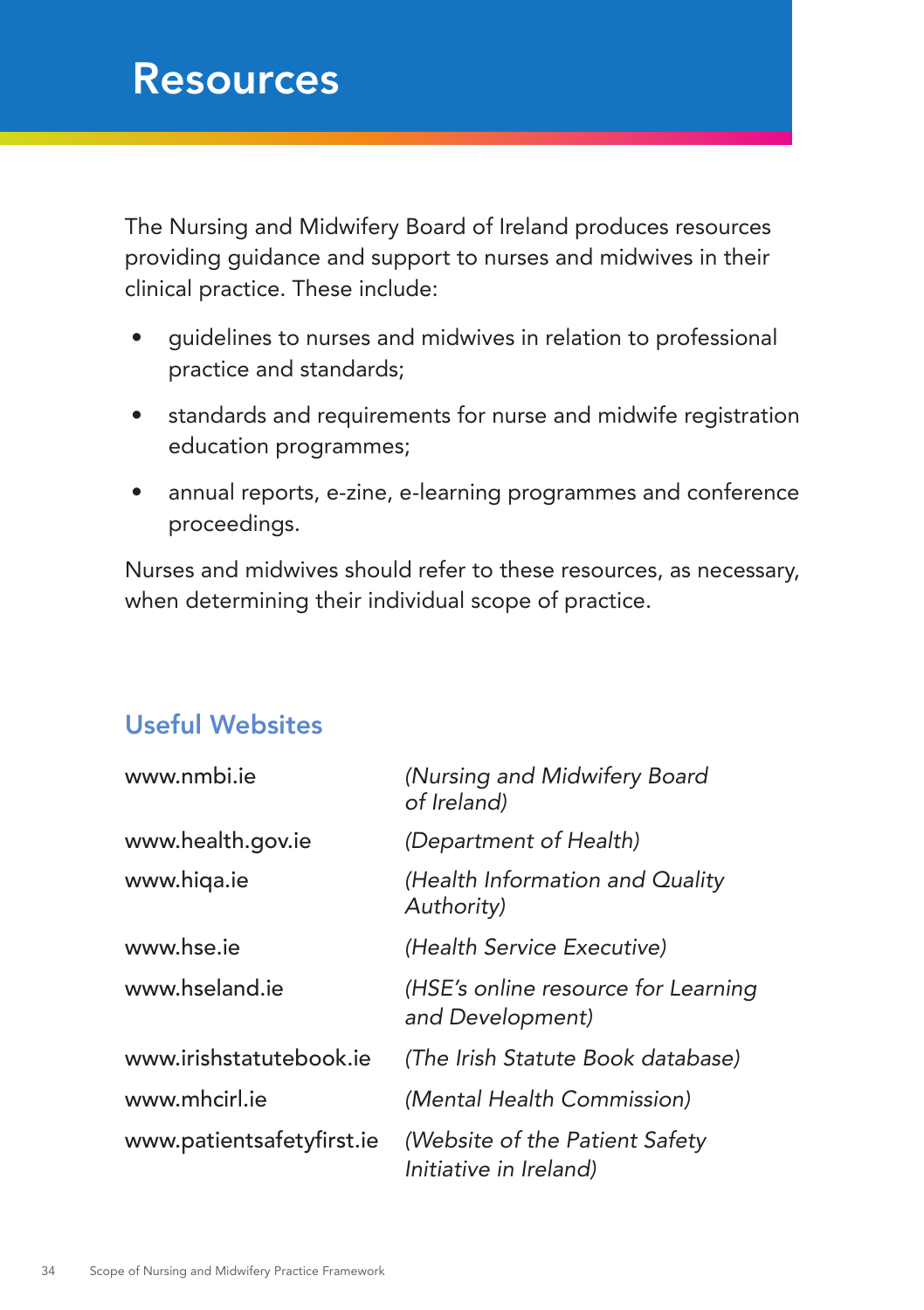## References

An Bord Altranais (2000) *Scope of Nursing and Midwifery Practice Framework*. Dublin, An Bord Altranais.

Begley C., Murphy K., Higgins A., Elliott N., Lalor J., Sheerin F., Coyne I., Comiskey C., Normand C., Casey D., Dowling M., Devane D., Cooney A., Farrelly F., Brennan M., Meskell P. and MacNeela P. (2010) *Evaluation of Clinical Nurse and Midwife Specialist and Advanced Nurse and Midwife Practitioner Roles in Ireland (SCAPE) Final Report.* Dublin, National Council for the Professional Development of Nursing and Midwifery in Ireland.

Butler M.P., Cassidy I., Quillinan B., Fahy A., Bradshaw C., Tuohy D., O'Connor M., McNamara M.C., Egan G. and Tierney C. (2011) Competency assessment methods - tool and processes: a survey of nurse preceptors in Ireland. *Nurse Education Practice* 11(5), 298- 303.

Canadian Academy of Health Sciences (2014) *Optimizing Scopes of Practice: New Models of Care for a New Health Care System.*  Canada, Canadian Academy of Health Sciences.

Carney, M. (2014) *Literature Review: International Perspectives on Advanced Nurse and Midwife Practice, Regarding Advanced Practice, Criteria for Posts and Persons and Requirements for Regulation of Advanced Nurse/Midwife Practice.* Dublin, Nursing and Midwifery Board of Ireland.

Cowan, D. T., Norman I. and Coopamah V.P. (2007) Competence in nursing practice: A controversial concept - A focused review of literature. *Accident and Emergency Nursing* 15(1), 20-26.

Department of Health and Children (2011) *Strategic Framework for Role Expansion of Nurses and Midwives: Promoting Quality Patient Care.* Dublin, Department of Health and Children.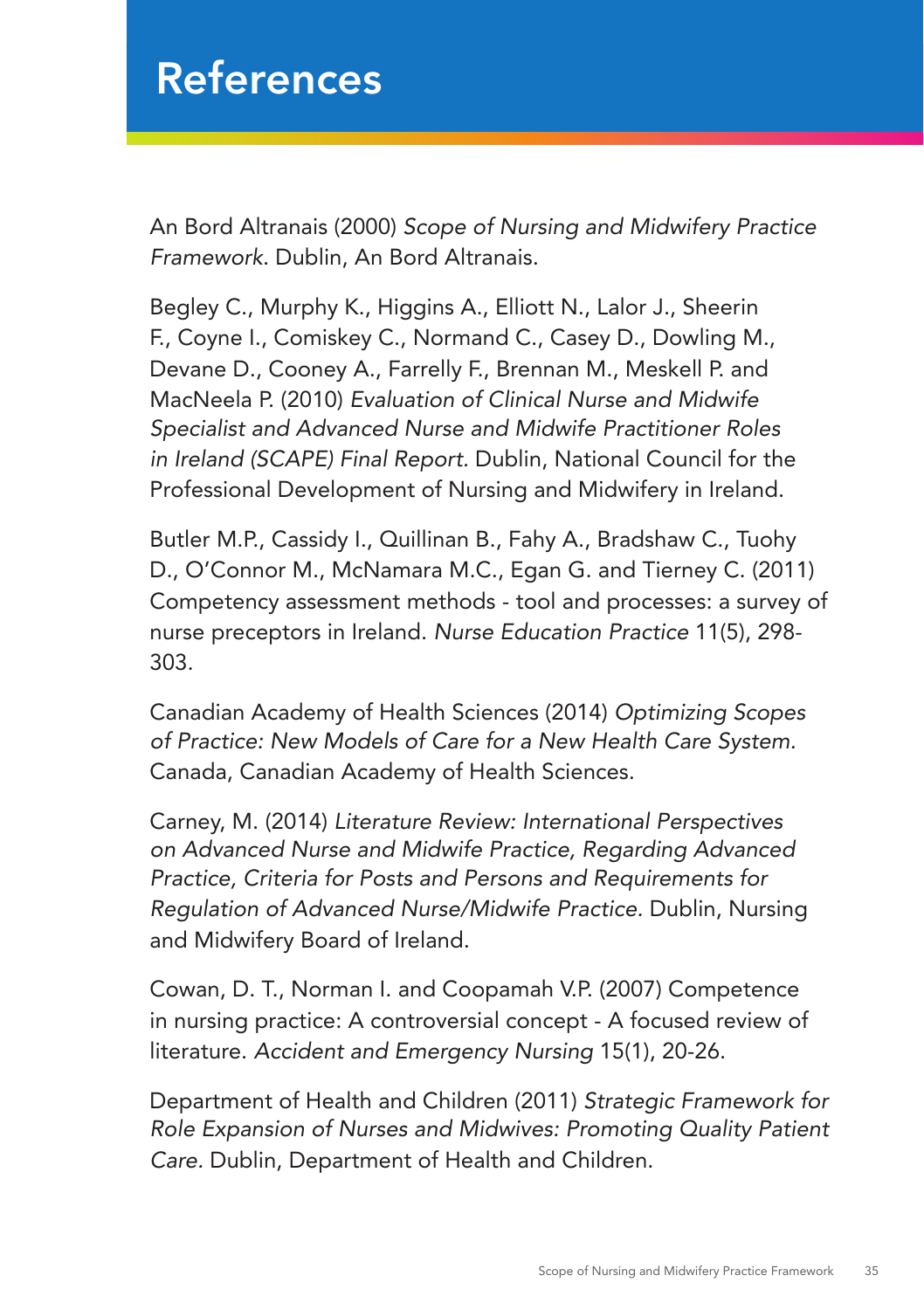European Commission (2005) *European Parliament and Council*  Directive: The Professional Qualifications Directive (Directive *2005/36/EC).* Brussels, European Commission.

Fealy G., Casey M., Brady A.M., Hegarty J., Kennedy C., McNamara M., O'Reilly P., Prizeman G. and Rohde D. (2014) *National Review of the Scope of Nursing and Midwifery Practice Framework.* Dublin, Nursing and Midwifery Board of Ireland.

Furlong, E. and Smith, R. (2005) Advanced nursing practice: policy, education and role development. *Journal of Clinical Nursing* 14(9), 1059-1066.

Government of Ireland (2011) *Nurses and Midwives Act.* Dublin, The Stationery Office.

Health Service Executive (2012) *A Vision for Psychiatric/Mental Health Nursing: A Shared Journey for Mental Health Care in Ireland.* Dublin, Health Service Executive.

International Confederation of Midwives (2011) *ICM*  International Definition of the Midwife. The Hague, International Confederation of Midwives.

International Council of Nurses (2009) *Nursing Matters:*  Nurse Practitioner/Advanced Practice Nurse: Definitions and *Characteristics.* Geneva, International Council of Nurses.

Krautscheid, C. (2014) Defining professional nursing accountability: a literature review. *Journal of Professional Nursing* 30(1), 43-47.

Mueller, C. and Vogelsmeier, A. (2013) Effective delegation: understanding responsbility, authority and accountability. *Journal of Nursing Regulation* 4(3), 20-25.

National Clinical Effectiveness Committee (2013) *National Clinical Effectiveness Committee: Guideline Developers Manual.* Dublin, National Clinical Effectiveness Committee.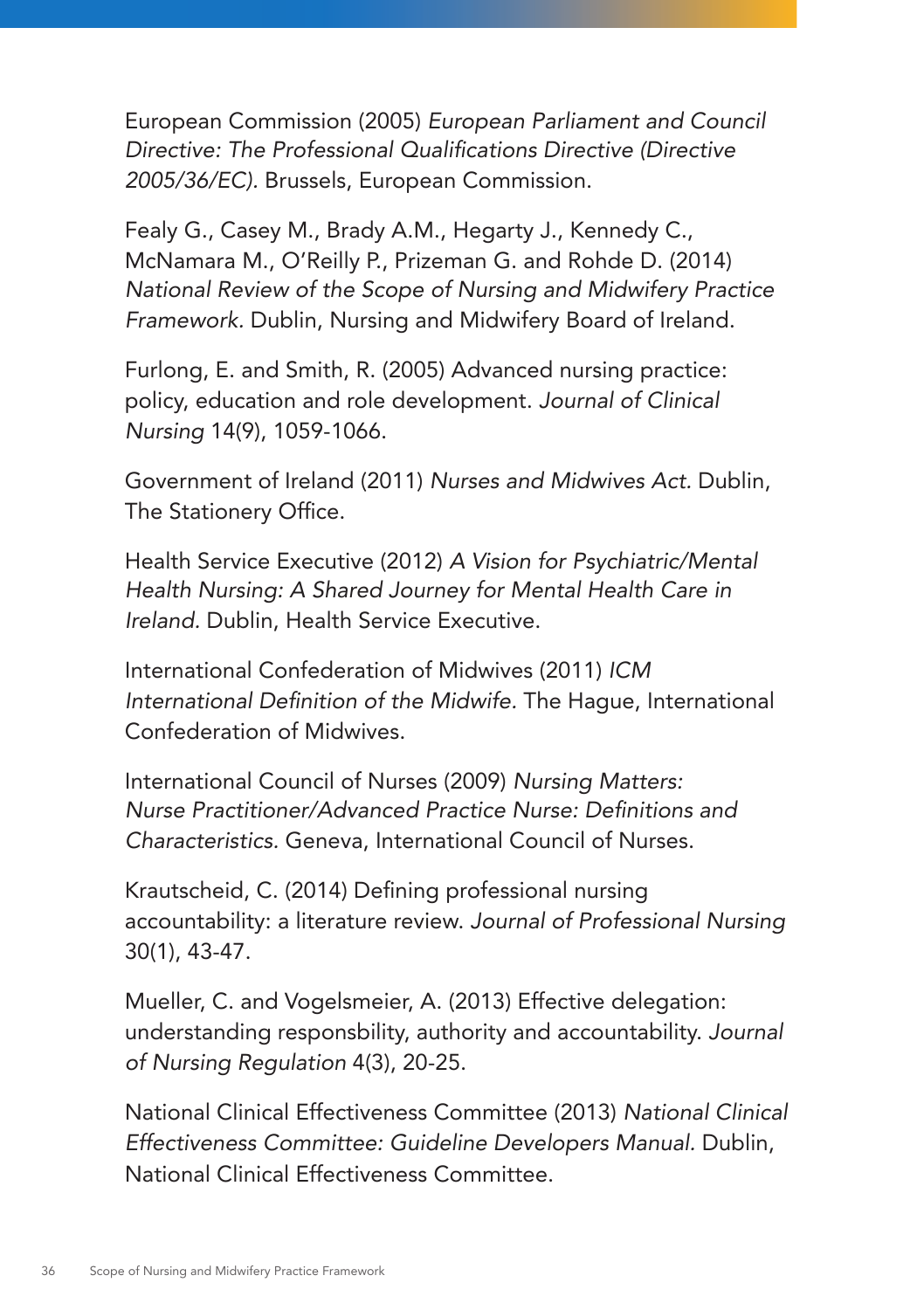Nurses Board of South Australia (2006) *A Scope of Practice Decision-Making Tool.* Adelaide, Nurses Board South Australia.

Nursing Council of New Zealand (2012) *Guidelines: Professional Boundaries- A nurse's guide to the importance of appropriate professional boundaries.* Wellington, Nursing Council of New Zealand.

Nursing and Midwifery Board of Ireland (2014) *Code of Professional Conduct and Ethics for Registered Nurses and Registered Midwives.* Dublin, Nursing and Midwifery Board of Ireland.

Nursing and Midwifery Board of Ireland (2015a) *Practice Standards for Midwives.* Dublin, Nursing and Midwifery Board of Ireland.

Nursing and Midwifery Board of Ireland (2015b) *Draft Standards and Requirements for Nursing Programmes, 4th edn.* Dublin, Nursing and Midwifery Board of Ireland.

Pulcini, J., Jelic M., Gul R. and Loke A.Y. (2010) An international survey on advanced practice nursing education, practice, and regulation. *Journal of Nursing Scholarship* 42(1), 31-39.

Skar, R. (2009) The meaning of autonomy in nursing practice. *Journal of Clinical Nursing* 19, 2226-2234.

Varjus, S. L., Leino-Kilpi H. and Suominen T. (2010) Professional autonomy of nurses in hospital settings - a review of the literature. *Scandinavian Journal of Caring Sciences* 25(1), 201-207.

Williams O'Rourke, M. (2006) Beyond rhetoric to role accountability. *Nurse Leader* (June 2006), 28-44.

World Health Organization, (2010) *Framework for Action on Interprofessional Education & Collaborative Practice.* Geneva, WHO, Department of Human Resources for Health.